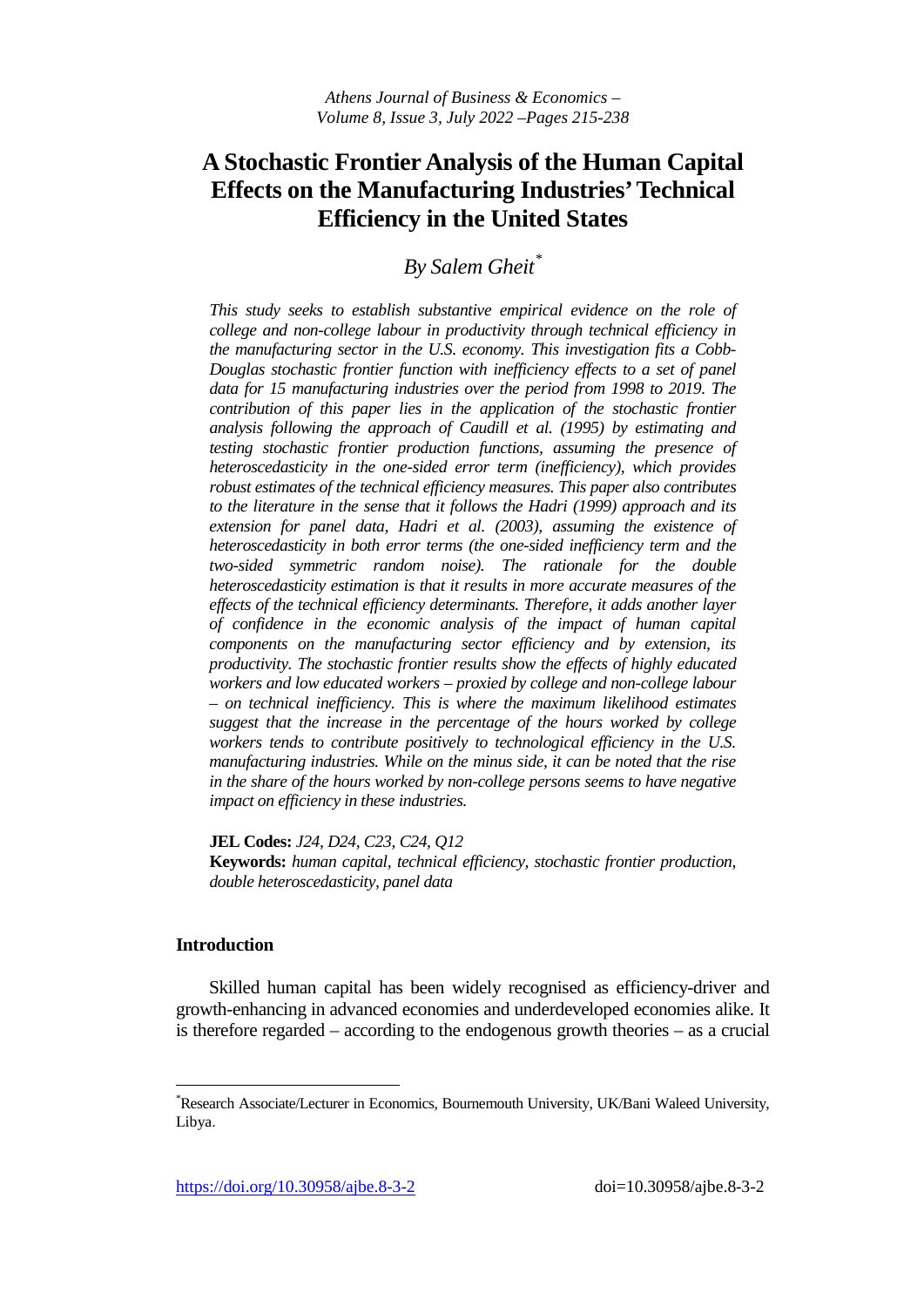ingredient for innovation growth and as an endogenous factor in production (Ali et al. 2018, Mahmood and Alkahtani 2018, Lawanson and Evans 2019).

The advances in the theory of economic growth, especially the developments in endogenous growth models, lie in the assumption that the long-run growth is determined within the model. The main element in these models is the technological progress, which means that a purposeful research and application would certainly result in new and cutting-edge products and state-of-the-art methods of production, and would pave a way to adopting the superior technologies that have been contrived and originated, as well as those developed in other countries or sectors (Barro 2013).

In Romer's model (1990) human capital plays a special role, and it has been identified as the principal input to the research sector that produces new ideas and commodities which underlie technological progress (Barro and Lee 1994, Ogundari and Awokuse 2018). That is to say, human capital overcomes the limitations imposed on growth due to the diminishing returns to other inputs (labour (L) and capital (K) ) (Arshed et al. 2021), and it promotes growth and development through the important externalities of knowledge stock through raising the productivity of both labour and capital, and providing the appropriate environment for the emergence of entrepreneurs, who implement and benefit from diffusing innovations in order to encourage quality over the quantity of children when fertility rates gradually fall down worldwide (Mathur 1999).

In this respect, there are three main types of conclusions to be considered: (a) studies that consider human capital as a fundamental factor of economic growth; (b) studies that stand for the assumption that human capital accumulation cannot clarify the difference in income distribution when using these findings at an international scale; and (c) studies that consider human capital as a result of economic growth (Loening 2002). However, having said that, the difficult question that seems to face economic policy makers is how to generate and stimulate a sustainable unintermittent growth using scarce, irreproducible, and exhaustible resources? The answer appears to lie in the role that technological progress can play, but it could be the case that technological progress will involve the greater use of depletable resources, unless there are new ways, yet to be invented, to economise the use of those inputs – which are not regeneratable – of production, to allow for per capita income levels and standards of living to rise in the long run (Grossman and Helpman 1994, Huffman 2020).

In line with the endogenous growth models, the contribution of human capital to growth, via innovating new ideas and imitating existing ones, was further examined by Vandenbussche et al. (2006) in their model. The main assumption in this respect is that relatively skilled workers are better suited to innovation activities, while imitation, which is a more unskilled-intensive activity, is fundamental in this model.

This is while bearing in mind that the absolute intensity of skilled labour in innovation, and unskilled labour in imitation, is not specifically required in the argument of Vandenbussche et al. (2006). Thus, the allocation of endogenous skilled and unskilled labour between innovation and imitation, and the impact of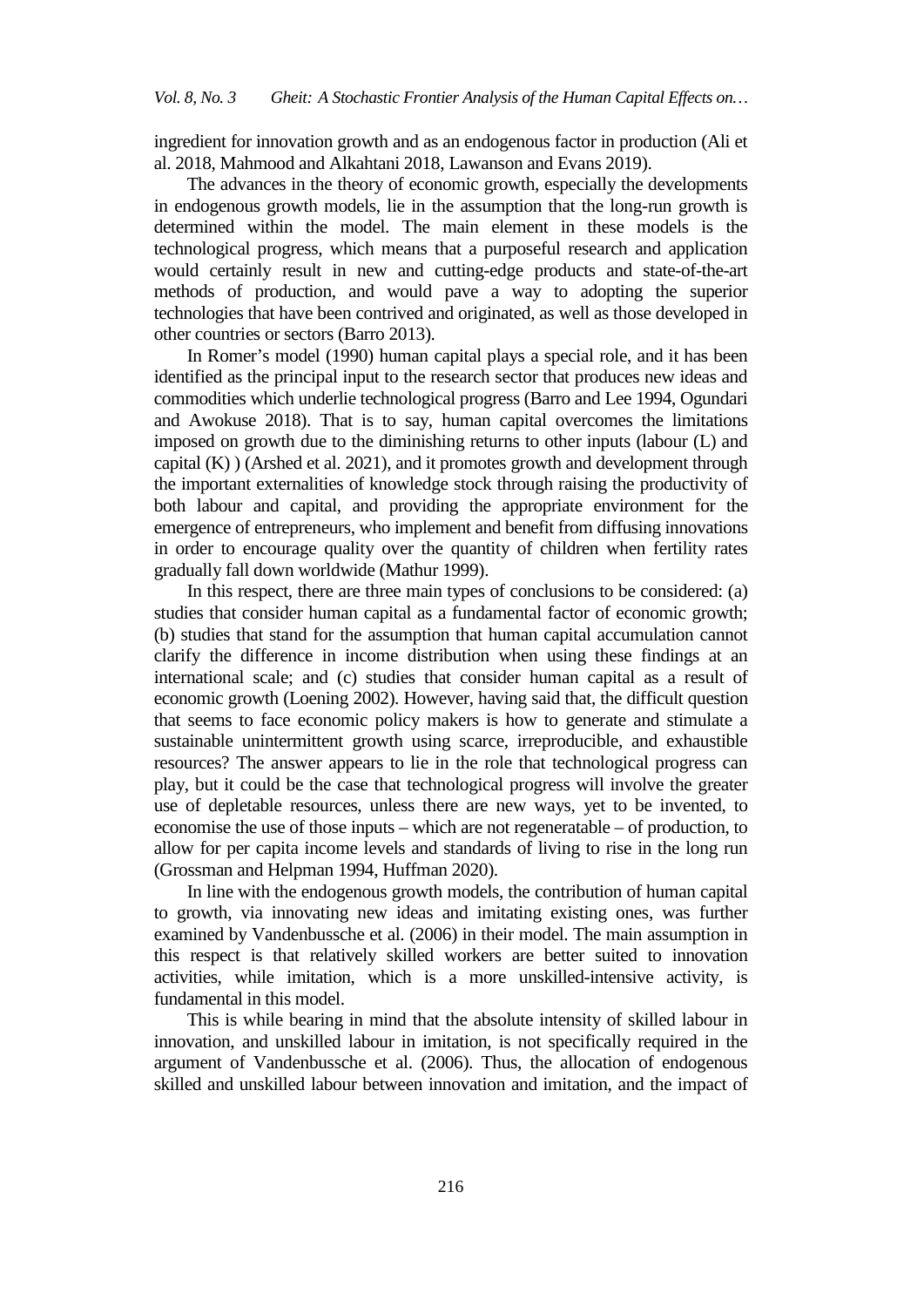the two components of human capital, largely relies on the technological progress in the economy (Vandenbussche et al. 2006).

The argument also involves exploring the effect of the interaction between human capital, and the economy's distance to the frontier, where the model proposes that the effects of the interaction for higher education and the proximity to the frontier is positive, whereas for primary and secondary education it is negative (Ang et al. 2011). In addition, given the more basic and the less advanced technology that is in use in the less developed economies, there might be weaker demand for highly skilled labour and stronger demand for the basic level of skills embodied in workers (Hanushek 2013). By extension, this means that the effects of the interaction between primary and secondary education in an economy that is far from the frontier, is positive, owing to the reliance on imitating technologies and innovations produced in economies at – or close to – the frontier, which could be put down to the low cost of imitation in comparison with the high cost of innovation in the less developed countries.

## **Literature Review**

The literature contains various definitions of what human capital exactly means, and it is commonly defined as " knowledge, skills, competencies, and attributes embodied in individuals which facilitate the creation of personal, social, and economic well-being" (Healy and Côté 2001). It is similarly defined by Armstrong and Taylor (2014) as the knowledge and skills and abilities of the people employed in an organization. This is where these two main components are being created, maintained and, most importantly, being applied by the employees when performing their work tasks (Mičiak 2019).

There are three main policy domains for which education is considered to be crucial: (i) the stock of skills in the economy, which is the centrepiece for the prospects of economic growth (Tran and Vo 2020); (ii) the distribution of the skilled people in an economy, which is a fundamental determinant for income inequality, especially with the high wage premium for skills; and (iii) the relationship between an individual's stock of skills and knowledge and their background, which is also a key factor of social mobility and societal progress (Burgess 2016, Huffman 2020).

Cross-country research had found that measures of cognitive skills are associated with economic growth; albeit, some economists were concerned about this, and contended that the evidence on this relationship between skills and growth is rather mixed (Ali et al. 2018). This is where some argue that previous research used unsuitable proxies for educational attainment. More precisely, they emphasise that neither the completed years of education nor the national rates of enrolment in schools can capture the skills of educated individuals; Alternatively, there are direct measures of cognitive skills that are being sourced from the international tests of maths and science abilities in 50 nations (Hanushek and Woessmann 2012).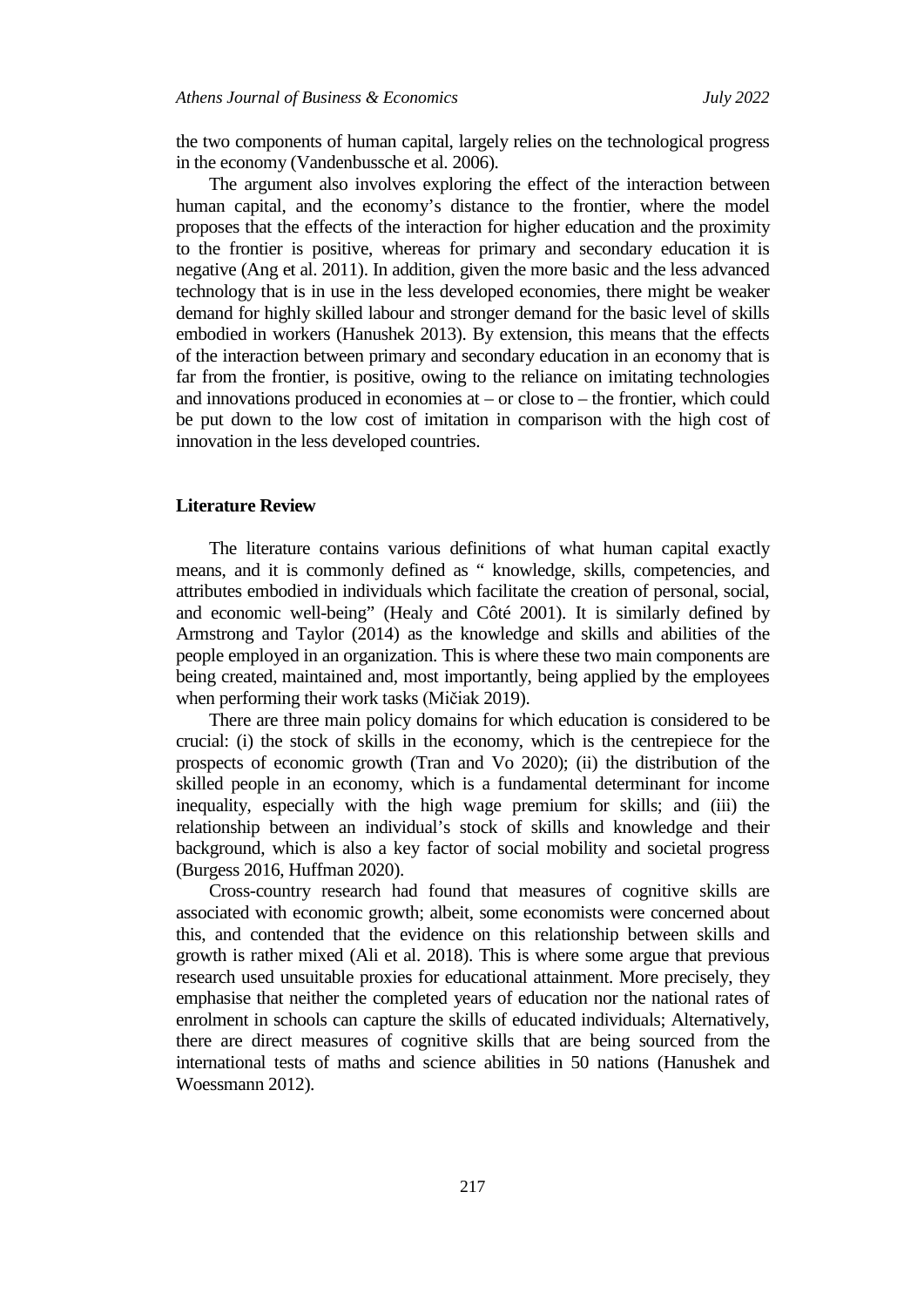In recent decades, a great importance has been given to the role of human capital in any economy. Especially, with the emergence of the knowledge economy, which has been derived from the revolution in information technology, innovation, and communication, in which human capital was regarded as the mainstay of this new economy (Gogan 2014).

A great deal of research highlighted, and investigated the impact of human capital on wages and earnings – which was regarded by Lebedinski and Vandenberghe (2014) as a proof that education and training can raise labour productivity – and this research was equipped with a variety of methods and approaches in the related strands of literature, which were utilised, so as to estimate human capital and its various impacts (Tchernis 2010, Pulyaeva et al. 2020).

On the whole, much of the current literature on growth and human capital confirms two major routes: (1) that countries with a larger stock of human capital have more capacity to grow faster, and (2) investing in schooling is a prerequisite and the foundation for human capital, which in turn, is the principal generator of ideas and new technology (Mirza et al. 2020).

In the main, there appears to be some accord on the above two points. However, Aghion et al. (2009) suggest that researchers, mostly, have no choice but to apply their methodologies on crude proxies for human capital stock, such as average years of schooling or enrolment rates in formal education in a nation. They, therefore, argue that the average years of education, as an indicator, is the result of individuals' decisions to have more education, while considering the future returns of that education. Thus, it is endogeneity that could be the main driver for this decision, and not the nation's investment policy, in it being persuasive, to lead these individuals to decide to have more education.

On the other hand, most of the literature on efficiency analysis and measurement has been linked with the seminal work of Farrell (1957) who was influenced by the ideas of measuring "technical efficiency" posited in Koopmans (1951), and the "coefficient of resources utilization" by Debreu (1951) and Nguyen (2010). This is where according to Koopmans (1951), a producer is said to be technically efficient if, and only if, the goal of producing more of at least one output without the need for producing less of another output, or using more inputs, is achieved. The concept of "technical efficiency *TE*" refers to the ability to maximise output from a given vector of inputs, or put it the other way around, it is the firm's ability to minimise input utilisation in the production function of a given vector of outputs (Coelli et al. 2005, Arazmuradov et al. 2014).

Producer's efficiency (technical, allocative) principally concerns the comparison between the optimum (maximum production possibilities, behavioural targets of producers; optimum cost, profit, revenue) and the observed levels of the producer's outputs and inputs. In other words, the comparison involves the ratio of the observed to the maximum potential output attainable given the available input. Conversely, it includes the ratio of the minimum potential to the observed level of input needed to produce the given output or a combination of the two (Kumbhakar and Tsionas 2020).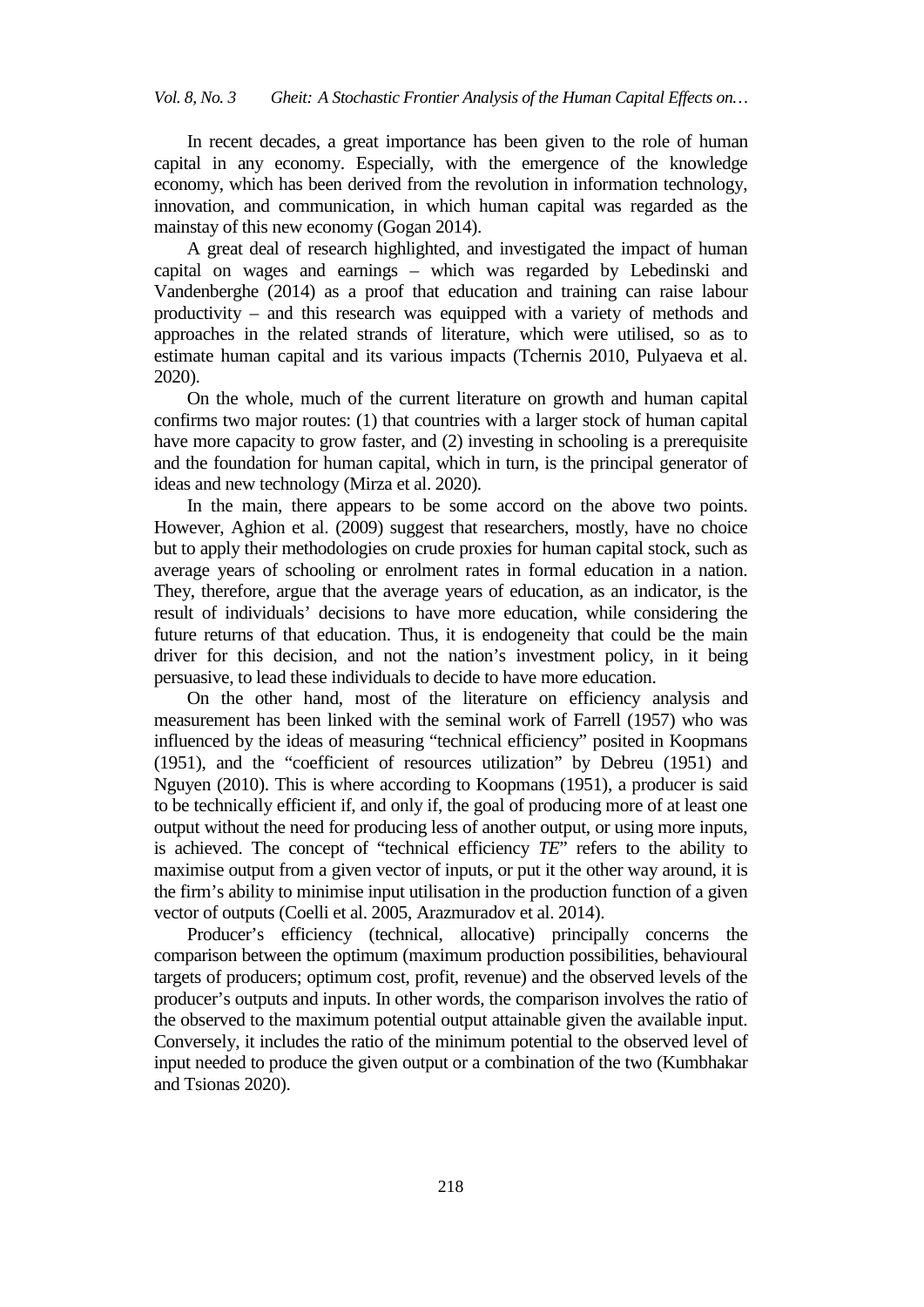There are two constituents of economic efficiency, technical and allocative efficiency. According to Koopmans (1951), technical efficiency can be observed as; a production unit that is technically efficient if an increase in any output necessitates a reduction in at least one other output, or an increase in at least one input, and if a reduction in any input involves an increase in at least in one other input or a reduction in at least one output (Koliński et al. 2016).

By measures of efficiency, the economic performance of a producer is normally described using two terms: efficient or productive. Productivity mainly refers to the ratio of a producer's output to the same producer's input. Given the fact that producers, in the more likely event, would use several inputs to generate many outputs; therefore, productivity calculations would require the aggregation of these outputs and inputs in a valid economic manner, so that productivity stays the same, as being the ratio of the output to the input (Lovell 1993).

With respect to the effect of human capital on technical inefficiency, some studies implemented SFA, this is where Kneller and Stevens (2006) found out that technical inefficiency was negatively linked to the levels of human capital in 9 industries across 12 OECD countries over the years 1973-1991.

The reviewed literature suggests that higher levels of education are assumed to lead to higher levels of innovation (Fonseca et al. 2019), and therefore, higher growth rates (Lucas 1988, Romer 1990, Gregory et al. 1992, Hansen and Knowles 1998, Vandenbussche et al. 2006, Charochkina et al. 2020); this is in spite of the Bils and Klenow (2000) argument on the reverse causality between education and growth, where they state that the richer and faster growing countries find it easier than less developed countries to increase their spending on education because they have better institutions to improve the quality of the education system output (Aghion et al. 2009, Lutz et al. 2018).

However, some studies on human capital provide compelling evidence that primary and secondary levels of schooling tend to play a crucial role in promoting growth throughout developing countries (Krueger and Lindahl 2001), while on the other hand, higher education plays a more decisive role in more developed economies, (Petrakis and Stamatakis 2002). Other studies showed ample evidence at best, on the positive impact of human capital in boosting growth, where with using a regional dataset, it was found that primary education, in Spain for instance, is positively associated with higher growth in poorer regions, whereas secondary levels of education seemed to be more significant in strengthening and supporting growth in more affluent areas (Di Liberto 2007, Faggian et al. 2019, Mellander and Florida 2021).

In addition, considerable attention has been paid to examine the relationship between human capital and efficiency across the years, and sizeable empirical research has established marked positive quantifiable impact of human capital on efficiency, productivity and therefore growth (Dimelis and Papaioannou 2014).

Furthermore, it has been suggested that by the means of intensifying domestic technical innovations, productivity can be spurred on (Romer 1990, Aghion et al. 1998). By way of contrast, some empirical evidence, resulting from examining the interaction between human capital and productivity, has shown some ambiguity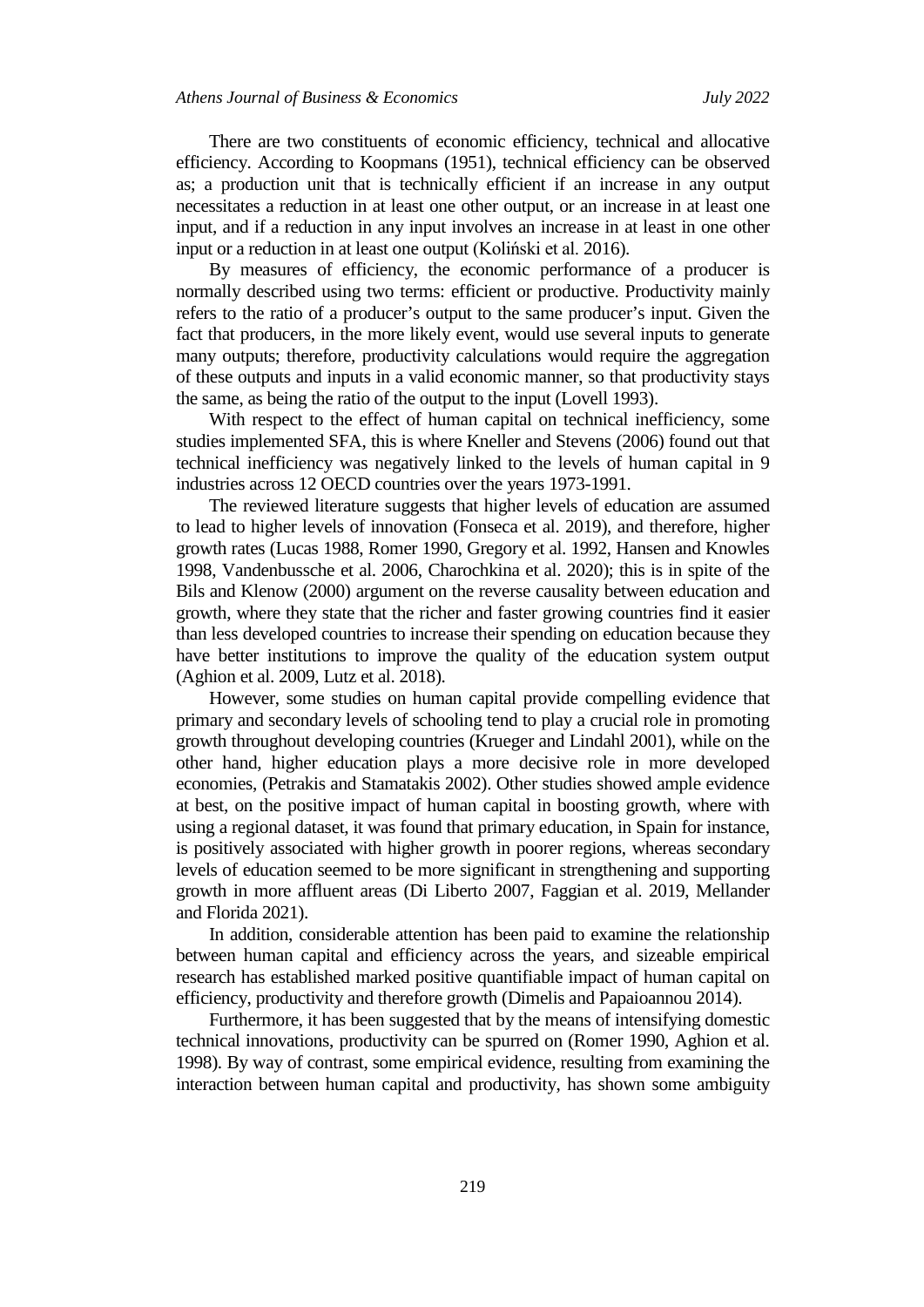that has emanated from the divergent and contrastive outcomes of the human capital effect on productivity (Wei and Hao 2011).

The proposed rationalisation for the differences in the impact of human capital on growth across countries includes: (i) the significant skills underutilisation in some countries is caused by improper institutional environment, and by devoting the available skills in the wrong economic activities. (ii) The variations of the marginal returns of education are due to changes in the growth rates of demand for educated labour caused by different structural shifts, and by the policies in some countries, which are exposed to various technical developments derived externally. (iii) The distinct approaches and strategies followed in transferring knowledge have widely varied across countries, which gave rise to variant and diverse impacts on growth throughout nations (Pritchett 2001, Van Hiel et al. 2018).

Cörvers (1997) distinguished between two factors of human capital: intermediate and highly skilled workers and their effects on labour productivity. The estimates indicated the positive impact of both factors on productivity, and just the highly-skilled labour alone is proved to be the statistically significant component of human capital that positively affects productivity (Cörvers 1997).

In the economic literature there can be four distinct effects of human capital on productivity: worker's, allocative, diffusion, and research (Cörvers 1994, Cörvers 1997). Welch (1970) points out that the productive value of education stems from the "worker's effect" or "own productivity", which refers to the worker's ability to be more efficient in using the resources available on account of receiving more education. This effect represents the marginal product of education. The outcome of this would be the ability of these efficient workers are assumed to produce more physical output and switch the production possibility curve outward. Hence, the higher the proportion of intermediate or highly skilled workers, as opposed to low-skilled workers, in the whole combination of labour, the higher the efficiency and productivity levels. The second phenomenon is called the "allocative effect", which implies the worker's ability to acquire and decrypt information about other production inputs' costs and features, which in turn would change the use of specific inputs and consider the use of new inputs that had not been used before, as well as developing alternative uses of them, that is if a certain change in the worker's education has not occurred (Welch 1970).

The third impact is known as the "diffusion effect", which incorporates the adaptability of a better-educated worker to absorb and assimilate technological advancements and generate new production approaches in a faster manner (Nelson and Phelps 1966, Twum et al. 2021); thereby, higher education levels will facilitate the dispersion of technology, and provide a worker with the quality of being able to successfully opt for the more remunerative inventions that are to be quickly adopted, accommodated and employed (Bartel and Lichtenberg 1987, Adams 2018). This is where empirical evidence confirms that a well-educated and highlytrained labour force is fundamental in attracting and adapting technology investment; whereby, it leads to more technical change, and therefore, long-term economic growth (Bresnahan et al. 1999). Bassanini and Scarpetta (2001) also examined the impact of human capital on growth and observed significantly positive role of human capital across a selected group of OECD countries.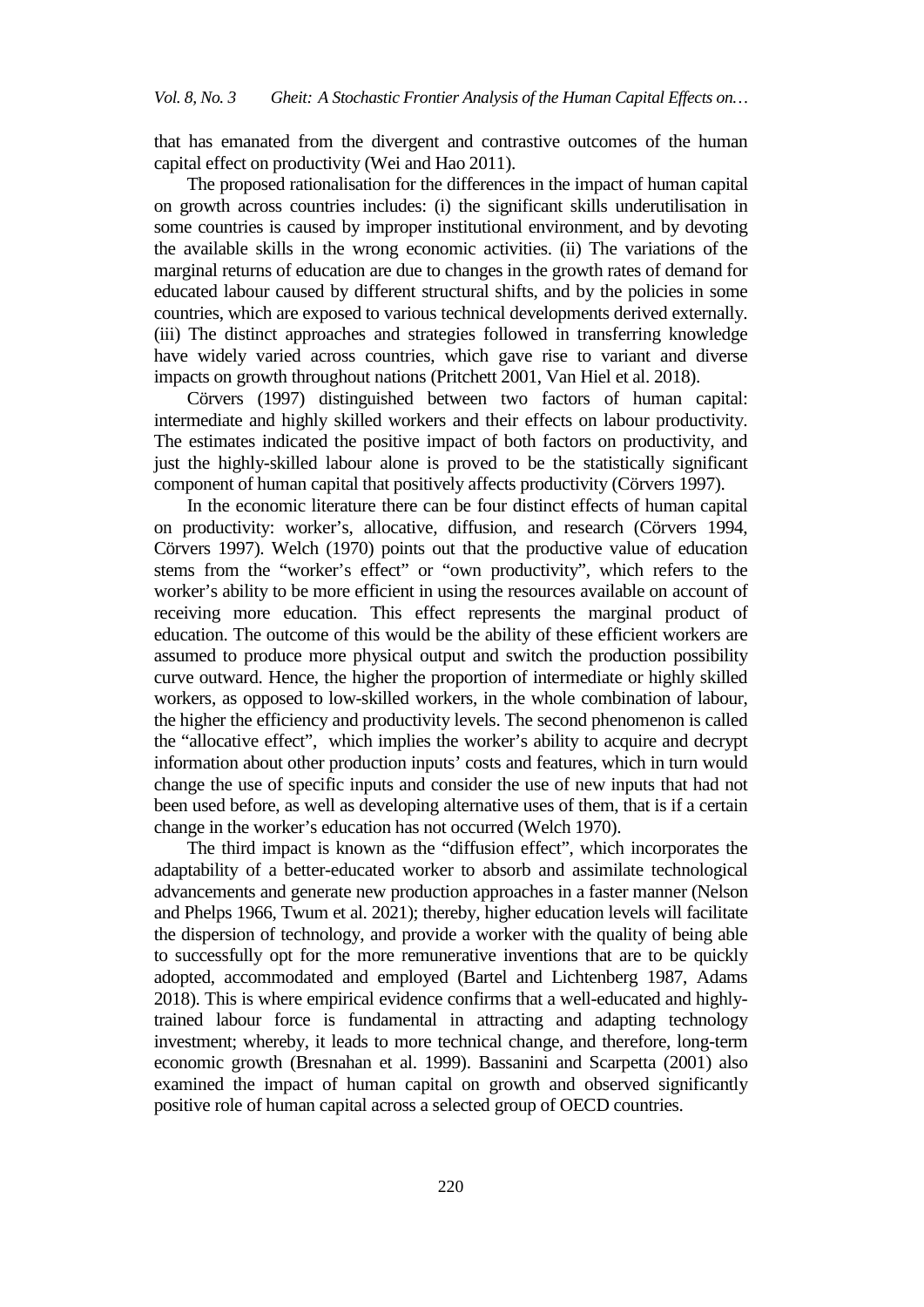The fourth impact is believed to be "the research effect", which involves the crucial role of higher education, as an essential and vital factor in research, and the development of complex activities, which in turn entails intermediate and highly skilled workers to reach higher levels of technological knowledge in order to be able to increase the growth levels of productivity (Englander and Gurney 1994).

#### **Methodology: Stochastic Frontier Analysis**

In 1977 and in two independent papers, a stochastic frontier function for Cobb-Douglas case was specified and introduced by Aigner et al. (1977) and Meeusen and van Den Broeck (1977). This specification assumes that inefficiency represents a component of the error term in the orthodox production function (Maudos et al. 2003). Thus, the error term contains inefficiency effects along with other factors effects which are uncontrollable by the production unit such as natural disasters, strikes, sickness, and so forth.

The core idea is that all production units are expected to perform either below or exactly on the frontier line, this is where none of the production units is expected to perform at any level above the frontier, simply because they do have the capacity to do so, due to several factors, including technological limitations.

The most widely used frontier analysis is the output-oriented stochastic frontier approach, where the basic idea involves the existence of an unobserved best-practice production frontier corresponding to the set of maximum attainable output levels for a given combination of inputs. However, most of the time actual production comes about below the best-practice of production frontier because of technical inefficiency.

Technical efficiency is

\n
$$
TE = \frac{The\ observed\ output}{The\ potential\ maximum\ output} = \frac{Y^{A}}{Y^{M}}
$$
\nWhere

\n
$$
0 \leq TE_{it} \leq 1
$$

Therefore

$$
\therefore Y^A = Y^M \cdot TE = f(x; \beta) \cdot TE
$$

The observed output is

$$
Y^A = f(x; \beta) \cdot exp(v) \cdot exp(-u)
$$

Where:

 $v \leq 0$  "noise" error term, (normal distribution).  $u \geq 0$  "inefficiency error term", (half-normal distribution).

and

$$
f(x; \beta) \rightarrow
$$
 deterministic *kernel*  
exp(v)  $\rightarrow$  the *effect of exogenous shocks on output*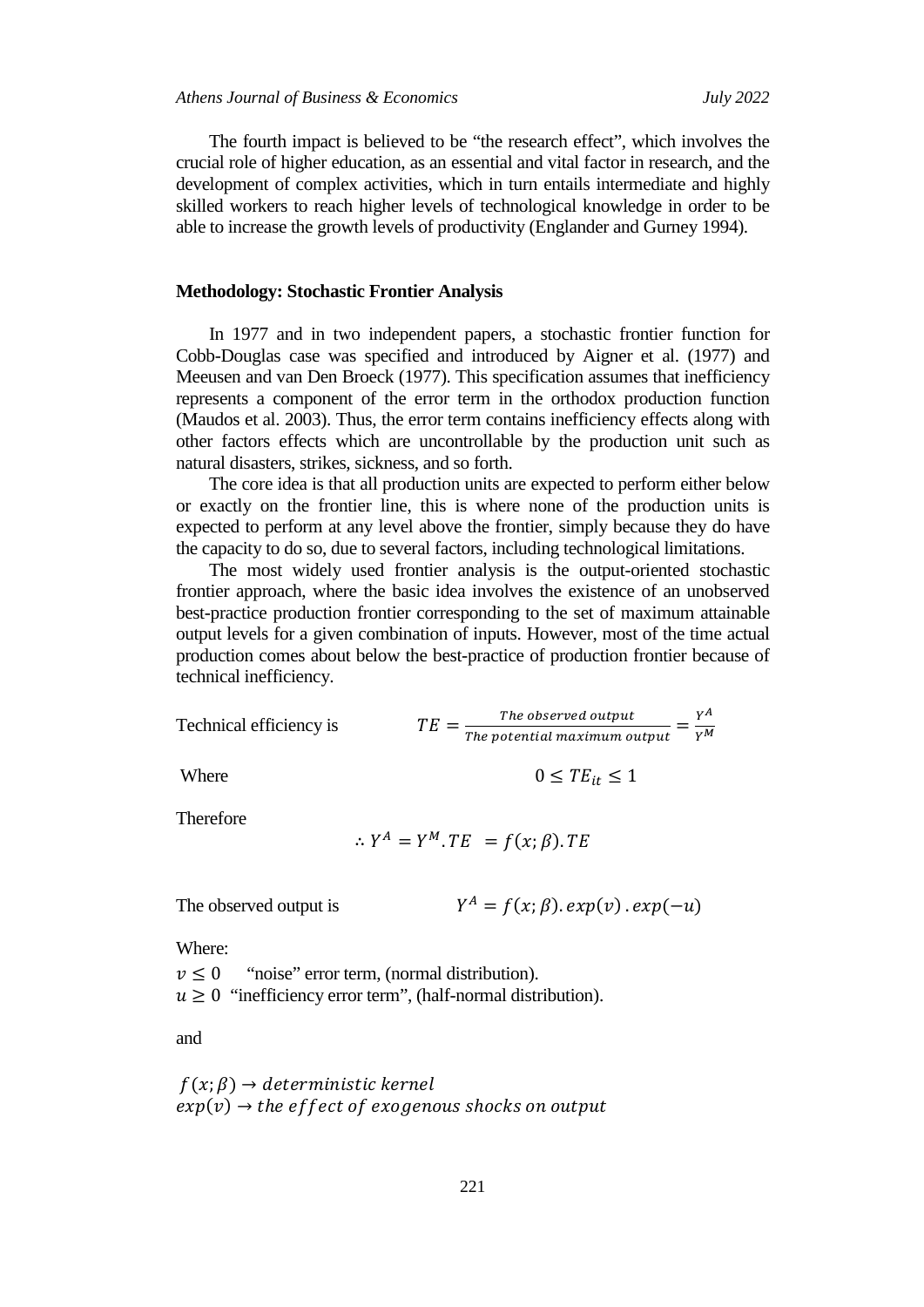$exp(-u) \rightarrow inefficiency$  $f(x; \beta)$ ,  $exp(y) \rightarrow stochastic$  frontier

The basic idea of deterministic frontier and stochastic frontier can be illustrated as follows:

OLS:<br>  $q_i = \beta_0 + \beta_1 x_i + v_i$ <br>
Deterministic:<br>  $q_i = \beta_0 + \beta_1 x_i - u_i$ Deterministic:  $q_i = \beta_0 + \beta_1 x_i - u_i$ <br>SFA:  $a_i = \beta_0 + \beta_2 x_i + v_i$  $q_i = \beta_0 + \beta_1 x_i + v_i - u_i$ 

Where:

$$
q_i = exp(\beta_0 + \beta_1 \ln x_i) \times exp(v_i) \times exp(-u_i)
$$
 Equation (1)  
= *Deterministic Component* × *Noise* × *Inefficiency*

The distance by which a firm lies below its production frontier is the measure of its inefficiency. However, Farrell (1957) proposed a decomposition of economic efficiency into technical efficiency and allocative efficiency where the former is meant to measure the firm's ability to reach the maximum level of output given a vector of inputs, whereas the latter refers to the firm's ability to use the inputs available with optimal shares given their market prices. That is to say:

Economic Efficiency = Technical Efficiency + Allocative Efficiency

Measuring technical efficiency can be achieved through two frontier methods. The first approach is named as the Data Envelopment Analysis  $(DEA)$  which is a non-parametric method, while the other is referred to as the Stochastic Frontier Analysis (SFA) which is regarded as a fully parameterized model, and both are categorized as frontier approaches, yet no excogitated formulation has been introduced to merge these two in one single analytical framework.

The rationale of these techniques is that efficiency of production is determined by the distance between the actual production and the best practice production frontier (Dimelis and Papaioannou 2014). Technically speaking, the two-component error term are the symmetric term  $(v_{it})$  which demonstrates the noise, and the asymmetric term  $(u_{it})$  that explains technical inefficiency.

In addition, the *SFA* provides a technique where panel data can be applied and encompasses other external environmental factors which could affect technical inefficiency related to the decision making unit (Arazmuradov et al. 2014). Another advantage of *SFA* is that it considers the effects of the random shocks on GDP.

However, the downside of this approach is that it requires an exact functional form (which is not given much of attention) of production function and the distribution assumption on the error term (Greene 2008).

Following Aigner et al. (1977) approach and Meeusen and van Den Broeck (1977) methodology, in particular the Battese and Coelli (1995) specification, technical inefficiency can be estimated from the stochastic frontier and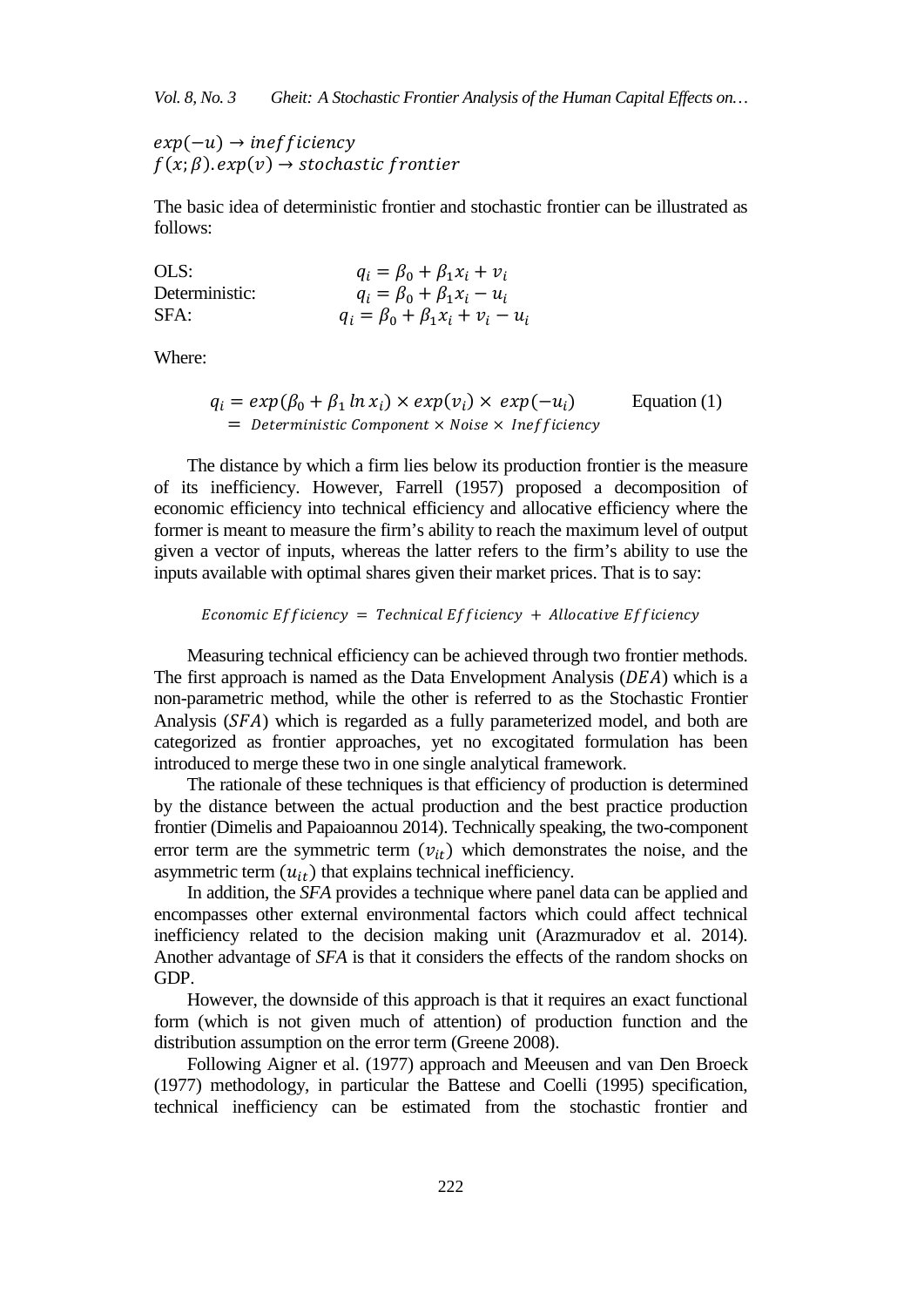simultaneously interpreted by a group of a firm's specific characteristic variables. The benefit of this methodology is that it escapes the problem of inconsistency which results from applying the two-stage method when investigating determinants of inefficiency (Diaz and Sánchez 2008).

Thus, growth in productivity will be mainly attributed to technical change or in other words, *TFP* growth is interpreted as the movement of the frontier function (Maudos et al. 2000). Still, the estimates would be regarded as biased owing to the presence of technical inefficiency.

On top of that, and despite the nonoccurrence of technical inefficiency, the estimates of the accounting growth of *TFP* would be affected by the allocative inefficiency which causes them to be biased again, and therefore it will affect the measurement of human capital impact on growth. On the other hand, nonparametric approaches (e.g., Data Envelopment Analysis  $DEA$ ) do not impose any restrictions on production function. However, they are not flawless, because they cannot segregate the inefficiency effects from the white noise (Dimelis and Papaioannou 2014).

To avoid the prejudice problem, and considering the existence of inefficiency, the frontier techniques are more efficient tools to use. One of the  $SFA$  pros is that it allows for the estimation of firm-specific inefficiency according to the methodology proposed by Jondrow et al. (1982) based on the conditional expected value of *ui* given *ei* (Hadri et al. 2003).

The general form of Cobb Douglas stochastic frontier production function can be observed as follows:

$$
Y_{it} = \hat{\beta} x_{it} + E_{it}
$$
 Equation (2)  

$$
E_{it} = V_{it} - U_{it}
$$
 Equation (3)

Where,  $Y_{it}$  denotes the appropriate function (logarithm) of the production for the ith sample firm,  $(i = 1, 2, ..., N)$  in the tth time period  $(t = 1, 2, ..., T)$  $x_{it}$ , represents the  $(1 \times k)$  vectors of appropriate function of the explanatory variables associated with the ith sample firm in the  $t<sup>th</sup>$  period (the first element would generally be one)  $\beta$ , represents the  $(k \times 1)$  vector of the coefficients for the associated independent variables in the production function which need to be estimated.

The term  $(V_{it} - U_{it})$  is the composed error term.  $V_{it}$ , represents the random variables which are assumed to be independently, identically, and normally distributed with zero mean and constant variance.  $N(0, \sigma_v^2)$ , and it is independent of the  $U_{it}$ .

 $U_{it}$ , represents non-negative random variable that are assumed to be identically, independently, and normally distributed with zero mean  $N(m_{it}, \sigma_u^2)$  and it is used to capture technical inefficiency.

According to Coelli et al. (2005) the above Cobb-Douglas stochastic frontier function can also take the following form:

$$
Y_i = exp(\beta_0 + \beta_1 \ln x_i) \times exp(v_i) \times exp(u_i)
$$
 Equation (4)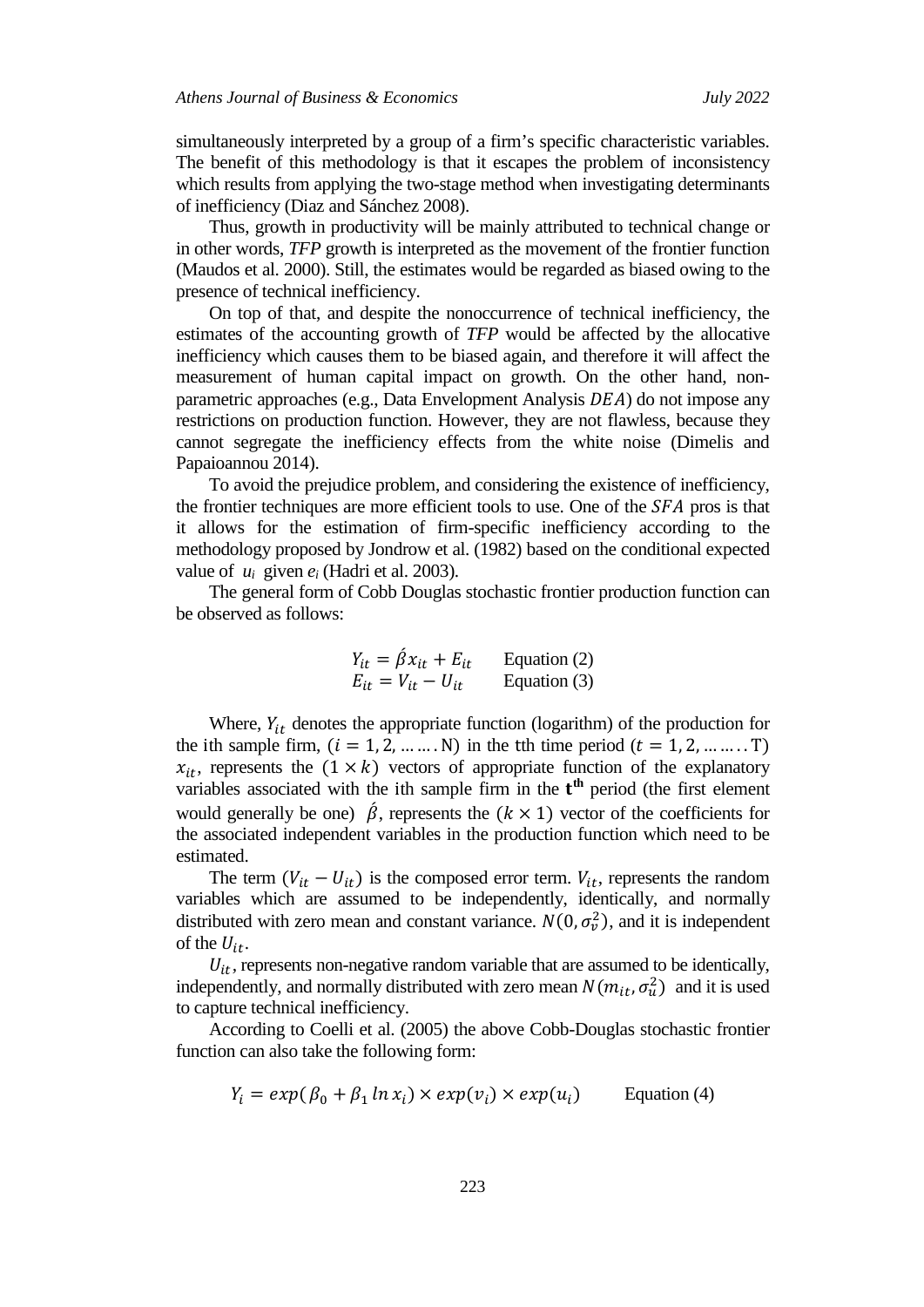Where:

 $exp(\beta_0 + \beta_1 \ln x_i)$  = deterministic component  $exp(v_i)$  = noise  $exp(u_i)$  = inefficiency and according to Kokkinou (2009) the forenamed function can be rewritten as:

$$
y_i = F(x_i \beta) \times exp(v_i - u_i), u_i \ge 0
$$
 Equation (5)

Where:

 $u_i$  denotes for the shortfall of output from the frontier as previously defined. Since  $v_i$  is the random statistical noise, a symmetric distribution is usually assumed for  $v_i$ . In the same time,  $u_i$  which represents technical inefficiency term is assumed to be one-sided, it is also non-negative for the production frontier, and non-positive for the cost frontier. In most of the cases of production frontier, the distribution of  $[e_i]$  $= (v_i - u_i)$ ] will be skewed, keeping in mind that the composed error  $(e_i)$  will  $(v_i +$ *ui*) in the case of cost frontier

With respect to technical efficiency of a given firm  $(i)$ ,  $TE<sub>i</sub>$ , it can be defined as the ratio of its mean production (in original units), given its realized firm effect, to the corresponding mean production if the firm effect was zero (Battese and Coelli 1988). In that, it measures the difference in the observed output of the firm relative to the output produced by a fully efficient firm using the same amount of inputs.

The value of  $TE_{it}$  can be defined and estimated through the following form;

$$
TE_{i} = \frac{E(Y_{it}^{*}|U_{i}x_{it}, t=1,2,...)}{E(Y_{it}^{*}|U_{i}=0, x_{it}, t=1,2,...)}
$$
 Equation (6)

$$
TE_{it} = \frac{y_{it}}{exp(x_{it}\hat{\beta}+v_{it})} = \frac{exp(x_{it}\hat{\beta}+v_{it}-u_{it})}{exp(x_{it}\hat{\beta}+v_{it})} = ex p(-u_{it})
$$
 Equation (7)

The value  $TE_{it}$  is necessarily expected to be between one and zero. Thereby, the closer the observed point is to the frontier, the higher is the technical efficiency of a firm. If, for instance, a firm's technical efficiency is 0.75, then it implies that the firm realizes, on average 75% of the production possible for a fully efficient firm having comparable input values (Battese and Coelli 1988).

The analysis of production function in the stochastic frontier framework concerns two steps. The first step requires the use of the maximum likelihood to estimate the frontier model. In the second, measures of inefficiency or efficiency are constructed using the estimated frontier model.

Following Caudill et al. (1995), a multiplicative heteroscedasticity is assumed in the one-sided error term  $u_i$  only. However, it is argued by Hadri (1999) that in the cross sectional data, the two-sided symmetric error term can also be affected by size-related heteroscedasticity. Ignoring this assumption is likely to lead to a misspecified maximum likelihood function due to heteroscedasticity being not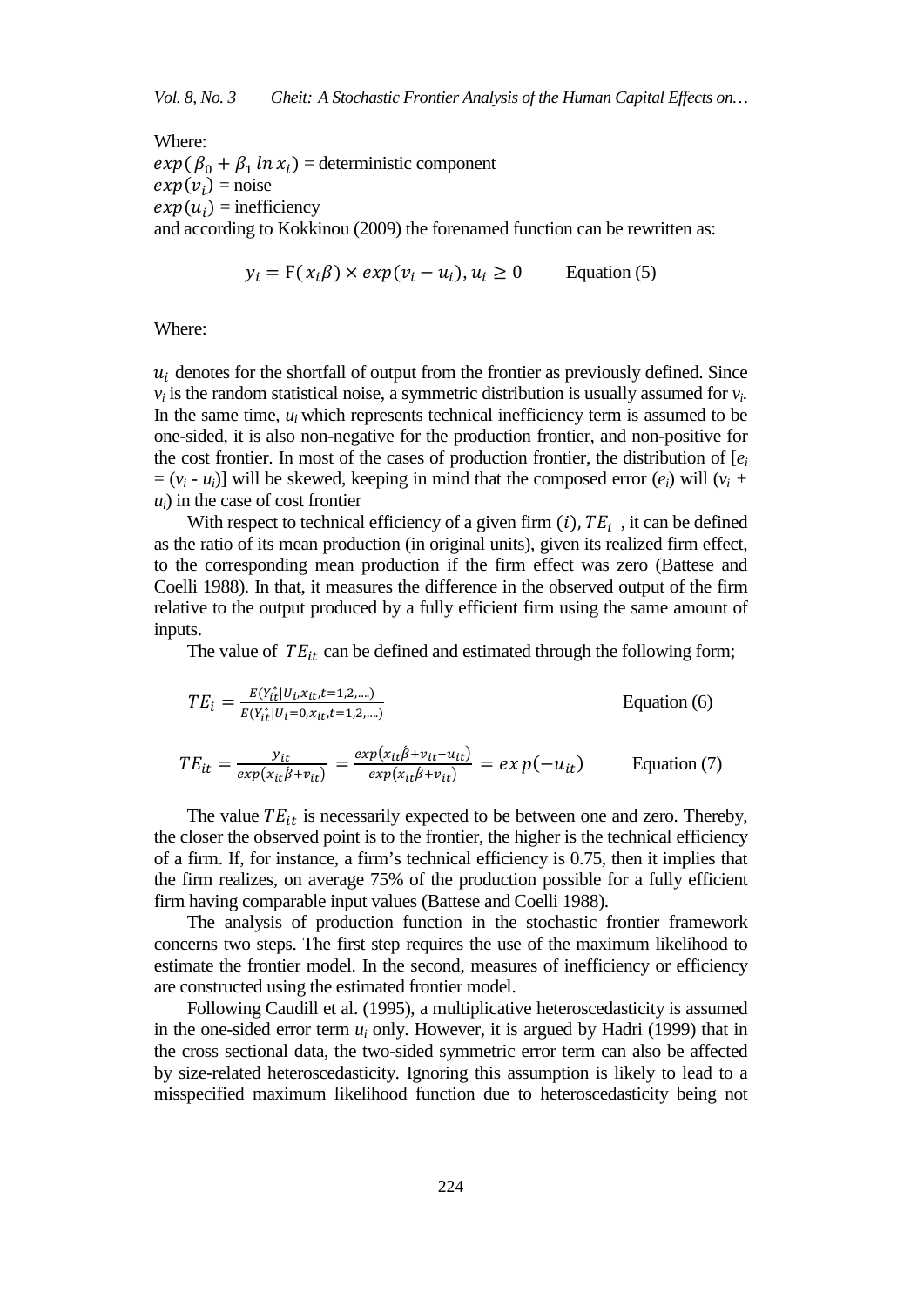integrated in the estimation which yields inconsistent estimated parameters (White 1982).

To integrate heteroscedasticity in the symmetric noise term *vi*, at the same time with the one-sided inefficiency term  $u_i$ , the model  $H_{UV}$  (Heteroscedasticity in  $u$  and  $v$ ) is specified where we now have a vector of non-stochastic regressors related to the firm size characteristics to be included in the  $v_i$  side along with a vector of unknown parameters to be estimated. Also, the values of both  $\sigma_i^2$  and  $\lambda_i$ will be determined as  $\sigma_i^2 = \sigma_{vi}^2 + \sigma_{ui}^2$  and  $\lambda_i = \frac{\sigma_{ui}}{\sigma_{vi}}$  where each of  $\sigma_{vi}$  and  $\sigma_{ui}$  comprise a set of explanatory variables that affect both  $v_i$  and  $u_i$  respectively.

The SFA methodology enables the assessment of different variables' effects on efficiency and the extent of their importance in performance. In this field, unlike other areas, the model's parameters estimation is not the ultimate intent per se. Instead, estimating and analysing the industries' inefficiencies are objectives of greater interest (Greene 1990). Therefore, the rationale for choosing the  $SFA$  is that estimating average production functions by conventional regression methods rather than frontiers hinges upon the assumption that all units of production are efficient, which means that if this assumption does not hold, the parameters estimated would be affected, and consequently the importance of human capital as well.

Moreover, estimating *TFP* through the growth accounting approach (Solow's approach) implies all individuals are efficient, therefore, any estimated growth in *TFP* would be interpreted as a shift of the frontier function (technical change), but in the existence of technical or allocative inefficiency, the estimated *TFP* would be biased, and accordingly, the assessment of human capital contribution in efficiency will lack accuracy (Maudos et al. 2003). Thus the use of  $SFA$  is necessary to take into account any possible presence of inefficiency and to avoid the bias resulting from the estimation by conventional methods (Färe et al. 1997, Taskin and Zaim 1997).

## *Heteroscedasticity in the Stochastic Frontier Production Functions*

As noted by Caudill et al. (1995) that the measures of inefficiency are based on the residuals derived from the stochastic frontier estimation and they noticed that these residuals tend to be sensitive to errors of specification and to a higher degree in the stochastic frontier models. They argue that this problem of sensitivity will affect the accuracy of the inefficiency measures. To tackle this issue, they proposed that researchers might need to test for heteroscedasticity presence, and if present, they can correct for heteroscedasticity in the one-sided error term (inefficiency) (Zhang 2012).

Furthermore, Hadri (1999) suggested that the two-sided error term might also suffer from heteroscedasticity, and if that was to be ignored, then the maximum likelihood estimates will be inconsistent and inaccurate. Therefore, he advises to test for heteroscedasticity in both error terms, and if present, the appropriate corrective procedures must be applied on both terms to obtain the correct and robust estimators (Hadri et al. 2003).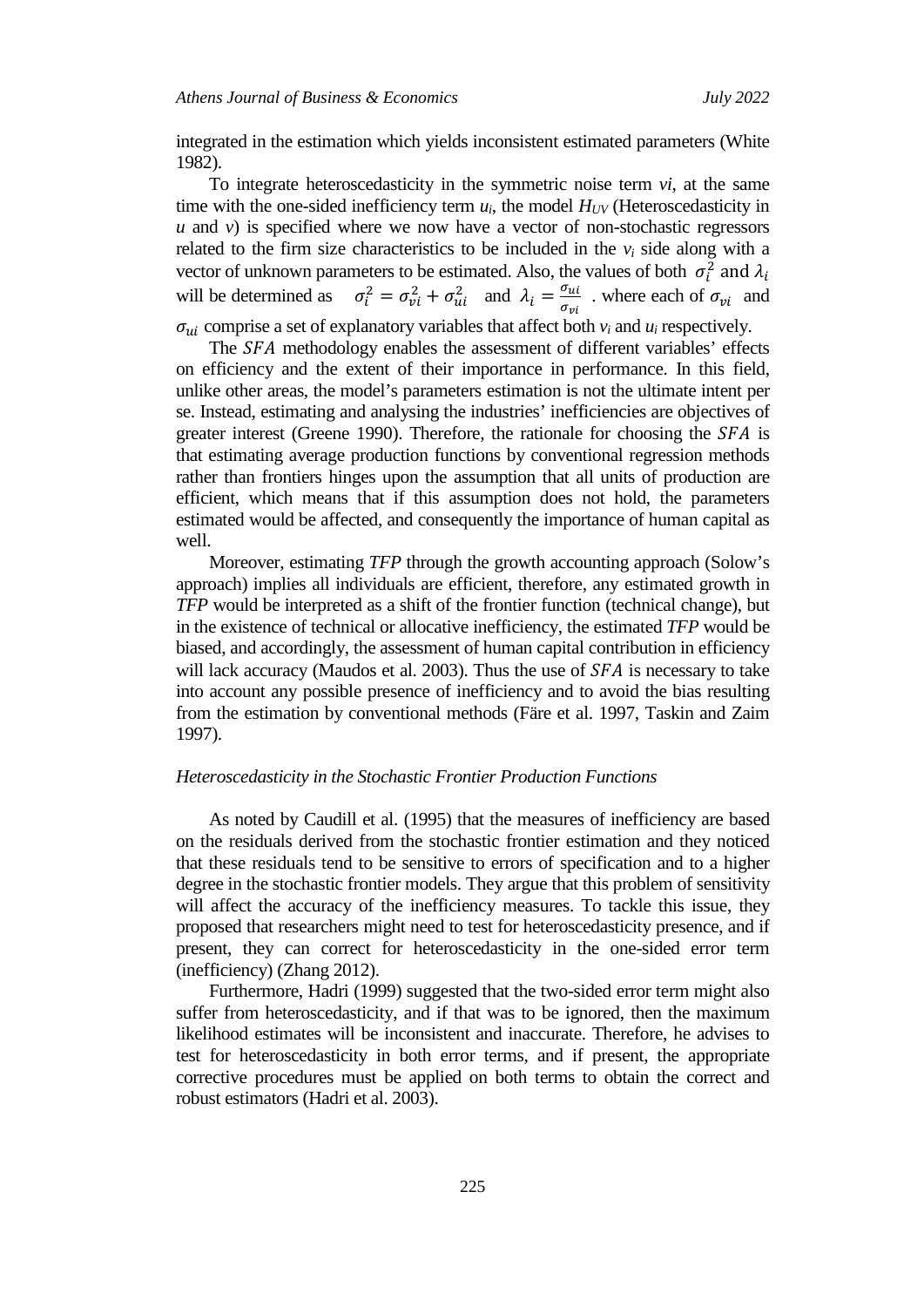In the panel data models, and when  $\nu$  is heteroscedastic, the estimates of the parameters in the frontier function and those of technical inefficiency function are consistent under both the time-invariant fixed-effects and the random-effects methods. Whereas, in both the maximum likelihood approach, the estimates consistency is preserved only if the time trend observed  $(T)$  in the panel is relatively large in comparison with individuals  $(N)$ .

In the time-varying panel data models, and when  $\nu$  is heteroscedastic, with the correction of Kumbhakar (1990), Cornwell et al. (1990), and Lee and Schmidt  $(1993)$  methods, the imprecision in the estimates can be solved and the  $MLE$  can be considered even if the  $(N)$  is large (Zhang 2012). According to Caudill and Ford (1993), Caudill et al. (1995) and Hadri (1999) a term of multiplicative heteroscedasticity is incorporated into the one-sided error term with the variance  $\sigma_u^2 = \exp(\gamma' Z_{it}).$ 

## *Panel Industry-Level Data*

It is scarcely needed to underscore the advantages of panel data over other types of data. However, besides its benefits for being more informative and more dynamic, with less collinearity between variables. The panel data allows researchers to control for heterogeneity of individuals or entities in a proper way both via the estimating methodology and by the specifications of the model.

In addition, if one has panel data, they can avoid three major problems in the stochastic frontier estimation, including (a) the variance of the technical inefficiency distribution conditional on the whole error term does not disappear as the sample size increases. (b) the segregation of the technical inefficiency from the statistical noise and the estimation of the model needs specific assumptions about the technical inefficiency and statistical noise distributions, but it is not obvious yet how robust the results of the estimation to these assumptions. (c) it may be inaccurate to assume that inefficiency is independent of its explanatory variables if the firm/industry knows the level of its inefficiency.

A 22-panel data for a 15-industry cluster was extracted from the Bureau of Economic Analysis (BEA) on *Value-Added Output, College Labour Inputs, Noncollege Labour Inputs, ICT Capital, R&D Capital, Software Capital, Energy, Materials, Services Inputs, Labour Inputs, Gross Output, and Other Capital Inputs.*

It is noteworthy to state that the gross output concept differs from the sectoral output concept used by the BLS in its industry-level *TFP* statistics. The sectoral output methodology elides intermediate production and purchases which come from within the industry (intra-industry transactions) from either outputs or inputs (Schreyer 2001).

The 3-digit 15 industries along with their NAICS codes are as follows: *(1) Machinery (333), (2) Computer and Electronic Products (334), (3) Food and Beverage and Tobacco Products (311, 312), (4) Textile Mills and Textile Product Mills (313, 314), (5) Apparel and Leather and Applied Products (315, 316), (6) Paper Products (322), (7) Chemical Products (325), (8) Wood Products (321), (9) Primary Metals (331), (10) Electrical Equipment, Appliances, and Components (335), (11) Fabricated metal products (332), (12) Petroleum and coal products*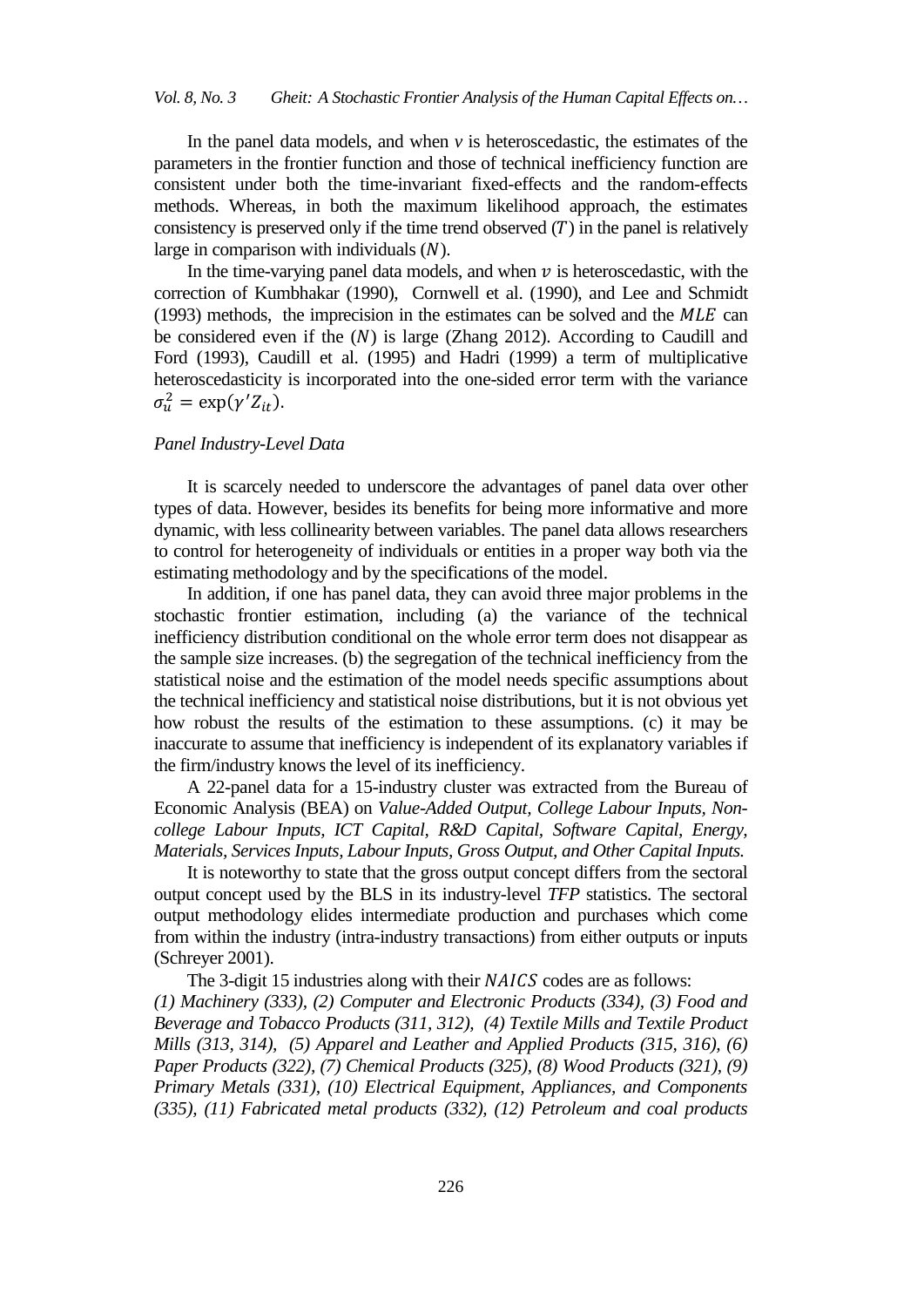## *(324) , (13) Plastics and rubber products (326). (14) Motor vehicles, bodies and trailers, and parts (336), (15) Furniture and related products (337).*

The data is observed annually and measured as indexes of each of the real value-added output – as a dependent variable – and capital inputs, labour inputs and a measure of intermediate inputs including energy, materials, and purchased services as independent variables, knowing that all variables are converted into logarithm values. The lack of accessible sources that provide firm-level data on the U.S. manufacturing sector is the main problem the researcher had faced when collecting this panel data.

As regards labour composition, the contribution of labour to output growth is decomposed into demographic characteristics which account for the contribution of the college-educated workers and those workers who did not attend college. The benefit of this adjustment is to allow for the contribution of labour to reflect the changes in the workers' skills level composition and the number of hours worked in each industry over the years.

## *Variables for the Stochastic Frontier Production Functions*

The variables included in the frontier production function in shorthand are as follows:

*Ln VA* = Value-Added output. It is the aggregate value-added growth which is the sum of share-weighted value-added growth by industry. Value- added output represents compensations of employees, taxes on production and imports, fewer subsidies, and gross operating surplus. It does not include intermediate inputs.

*Ln K* = Capital services: are the services derived from the physical assets stock and intellectual property assets. In other words, capital services reflect the flow of productive services provided by an asset that is employed in production. The value of capital services is the number of services provided by an asset (multiplied by) the price of those services.

Assets such as:

1- Fixed business equipment and structures.

2- Inventories, lands.

*Ln L* = Labour inputs which are denoted by hours at work by age, education, and gender group are weighted by each group's share of the total wage bill. Labour hours represent the annual hours worked by all persons employed in an industry.

Labour inputs by industry in the industry-level production accounts published jointly by the Bureau of Economic Analysis  $BEA$  and Bureau of Labor Statistics BLS are measured as Tornqvist quantity indexes of hours worked classified by gender, age group, and education group. The education group include grade school, less than high school degree, high school degree, some college, college degree, and more than a college degree.

The dollar value of this work is labour compensation. The implicit price of labour input is the labour compensation divided by the quantity index. The labour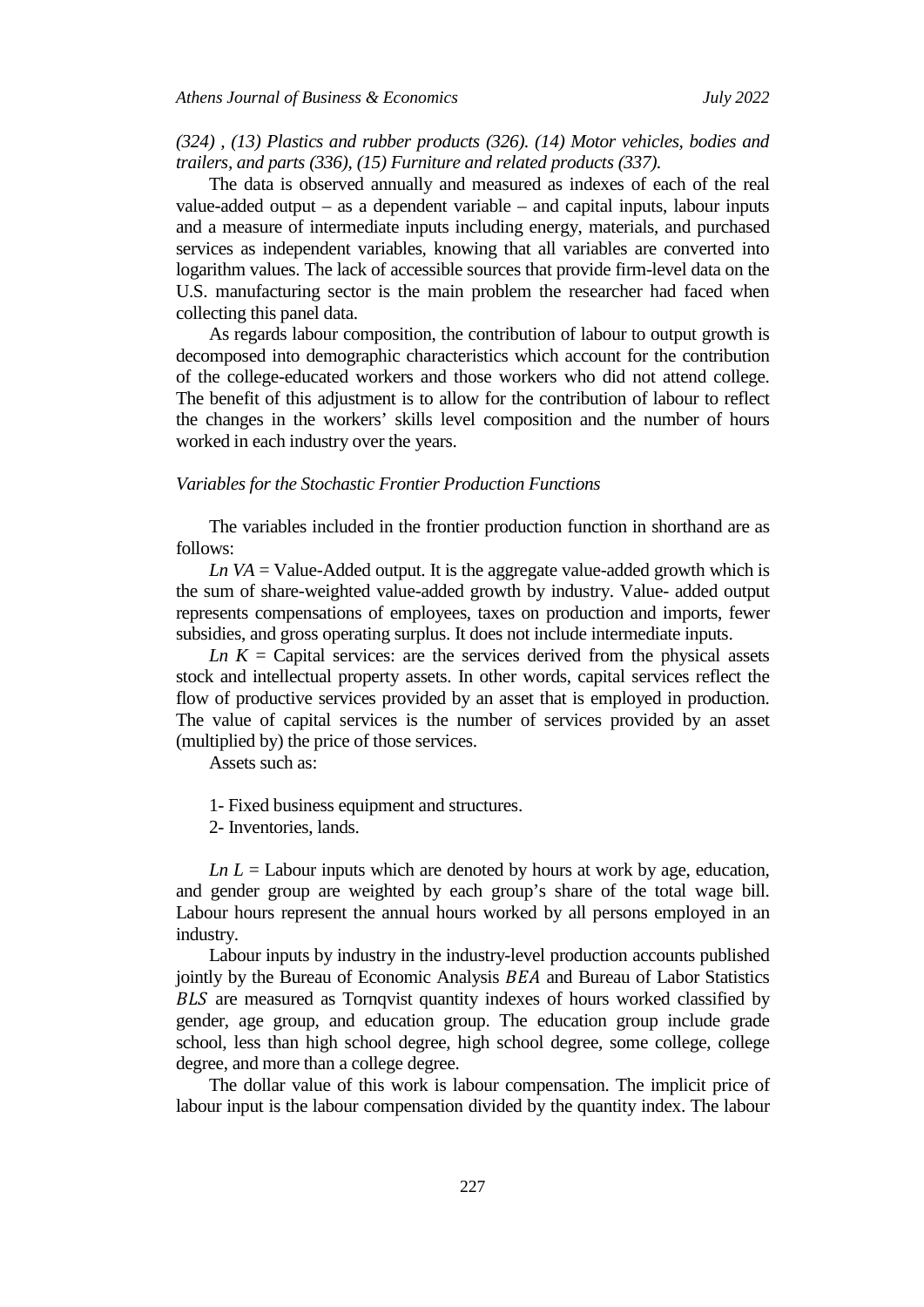compensation includes the payroll  $+$  any supplemental payments. The payroll includes salaries, wages, bonuses, commissions, dismissal pay, vacation and sick leave pay...etc.

Labour compensation is the cost to the employer of securing the labour services, and the unit labour costs describe the relationship between the compensation per hour and real output per hour (labour productivity). To estimate college and non-college labour, the  $BEA$  and  $BLS$  form Tornqvist indexes for hours worked for college and non-college workers by industry.

*Ln IM* = Intermediate inputs: consist of the goods and services  $-$  including energy, raw materials, semi-finished goods, and services that are purchased from all sources – that are used in the production process to produce other goods or services rather than for final consumption.

They represent a large share of production costs, and it is found that the substitution among inputs (intermediate inputs included) has its impact on the changes in productivity.

*Ln E*= Energy inputs: the amount of fuel, electricity, and other forms of energy used to produce output.

*Ln M*= Material inputs: the number of commodities, in the form of intermediate materials, used to produce output, also known as materials inputs.

 *Ln S* = Purchased Service inputs: the amount of outside contract work used to produce output.

The determinants of efficiency included in the inefficiency model are in shorthand as follows:

*Ln ICTK = ICT* capital stock: information or data that has intrinsic value which can be shared and leveraged within and between organisations.

The information technology capital assets consist of communications equipment, mainframe computers, personal computers, direct access storage devices, printers, terminals, tape drives, storage devices, and integrated systems.

*Ln RDK = R&D* Research and Development capital stock.

*Ln College* = College labour input. It includes workers with a bachelor's degree and above.

*Ln Non-college* = Non-college labour inputs. It represents the remainder of workers after bachelor's degree holders and above is subtracted from the total.

*Ln Other K* = represents other capital which includes about 90 types of other capital equipment and structures, inventories, and land according to the BEA/BLS integrated industry-level production accounts reports where office and accounting, machinery, photocopying and related equipment, medical equipment, electromedical instruments, and nonmedical instruments are redefined by the BEA measures and included in other capital assets.

#### **Econometric Results and Economic Analysis**

Table 1 shows the output of the stochastic frontier production function results and inefficiency models obtained from the  $Nlogit5$  Econometric software, following the *CFG* (1995) approach assuming the presence of heteroscedasticity in the one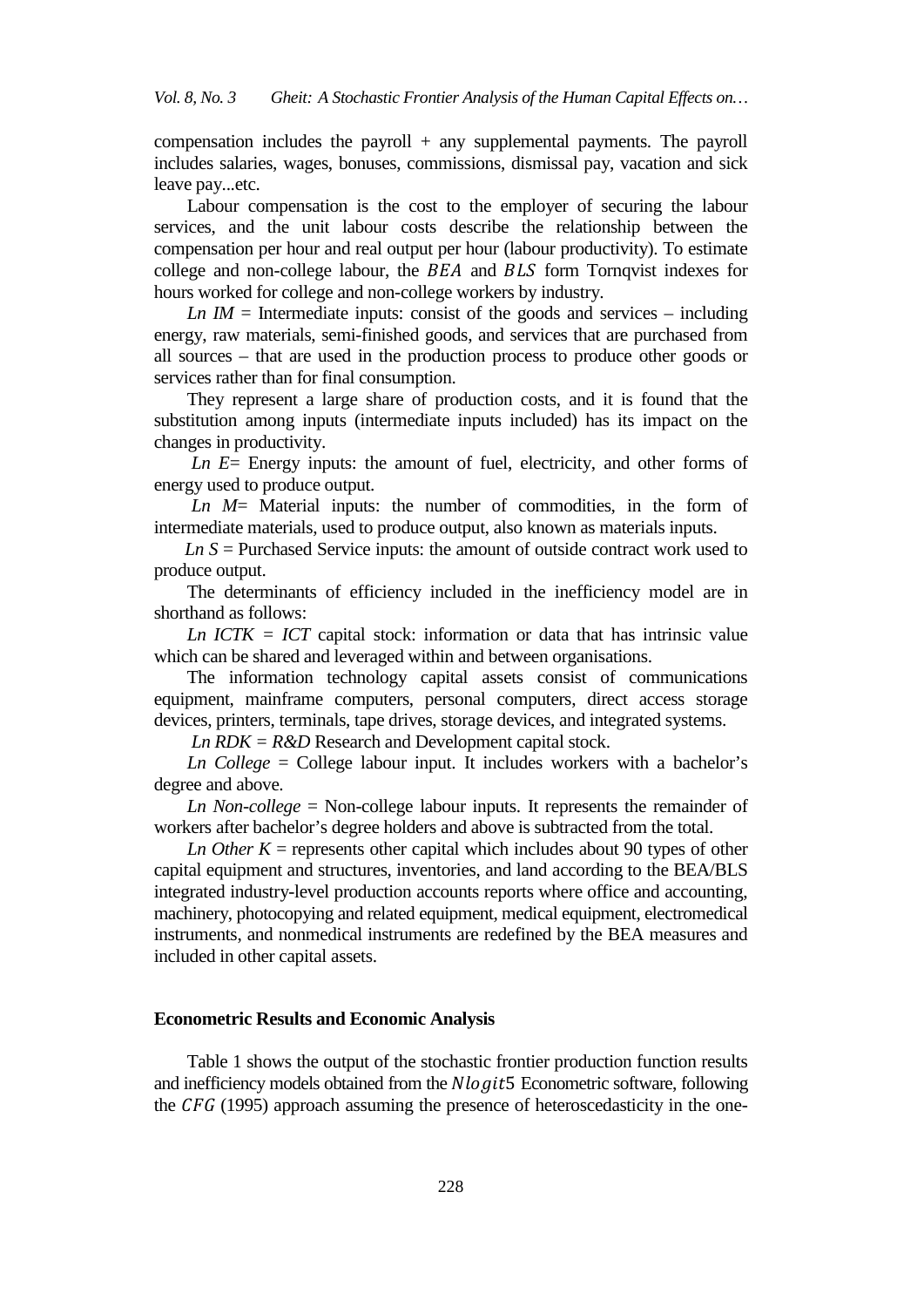sided inefficiency term in the  $H_U$  models  $(1, 2, and 3)$ , and following the Hadri (1999) and Hadri et al. (2003) approach and its extension for panel data, which includes the double heteroscedasticity assumption in the  $H_{UV}$  model (4).

As can be seen, the estimated parameters of the frontier production function are represented in this table by labour inputs (*L*) and capital inputs (*K*). The lower section of the table shows the estimated parameters of the technical inefficiency function which has been estimated contemporaneously using the *College* and *Noncollege* labour indexes, the *ICT* capital, *R&D* capital, and *Software* capital indexes as principal explanatory variables in technical inefficiency changes. Inefficiency is modelled as dependent on the level of *human capital*, *ICT* capital, *R&D* capital, and *Software* capital in industry *j* at time *t*.

**Table 1.** *Maximum Likelihood Estimates in the U.S. Manufacturing Industries during the Period (1998-2019) Cobb-Douglas Stochastic Frontier Production Functions*

| Cobb-Douglas stochastic                                | Model 1               | Model 2                             | Model 3               | Model 4                            |
|--------------------------------------------------------|-----------------------|-------------------------------------|-----------------------|------------------------------------|
|                                                        | Two-input and         | Two-input and                       | Three-input and       | Three-input and                    |
|                                                        | time-invariant        | time-varying                        | time-varying          | time-varying                       |
| frontier production                                    | stochastic frontier   | stochastic frontier                 | stochastic frontier   | stochastic frontier                |
| function: dependent                                    | production function   | production function                 | production function   | production function                |
| variable Ln VA= (ln Value                              | (correction for       | (correction for                     | (correction for       | (correction for                    |
| Added Output)                                          | heteroscedasticity in | heteroscedasticity in               | heteroscedasticity in | heteroscedasticity in              |
|                                                        | u only)               | u only)                             | u only)               | both u and v)                      |
|                                                        | Parameter             | Parameter                           | Parameter             | Parameter                          |
|                                                        | (robust SE)           | (robust SE)                         | (robust SE)           | (robust SE)                        |
| Constant                                               | $-0.083(0.511)$       | 0.211(0.662)                        | 0.516(0.670)          | 0.477(0.621)                       |
| $Ln K$ input                                           | $0.500***(0.084)$     | $0.464***(0.095)$                   | $0.443***(0.100)$     | $0.293***(0.112)$                  |
| Ln L input                                             | $0.539***(0.065)$     | $0.510***(0.077)$                   | $0.357***(0.106)$     | $0.643***(0.072)$                  |
| Time input                                             |                       | 0.749(0.002)                        | 0.730(0.002)          | 0.002(0.002)                       |
| $Ln$ IM = $Ln$ Intermediate                            |                       |                                     | 0.108(0.078)          | 0.016(0.040)                       |
| <b>Inputs</b>                                          |                       |                                     |                       |                                    |
| Inefficiency function                                  |                       |                                     |                       |                                    |
| Constant                                               | $-4.159***$ (.112)    | $-4.142***(.13155)$                 | $-4.143***$ (.132)    | 31.937 (23.818)                    |
| Ln_College_Labour                                      | $-14.022***(3.795)$   | $-12.147***(4.218)$                 | $-12.667***(4.688)$   | $-9.356***$ (2.404)                |
| Ln_Non-College_Labour                                  | $5.280***(1.703)$     | $5.06042**$ (2.552)                 | 4.334 (2.769)         | $6.143**$ (2.500)                  |
| Ln_ICT_Capital                                         | $-1.678*(0.965)$      | $-1.578(1.089)$                     | $-1.185(1.187)$       | $-1.671**$ (.771)                  |
| Ln_R&D_Capital                                         |                       | $-0.426(4.080)$                     | $-0.791(4.542)$       | $-0.697(4.415)$                    |
| Ln_Software_Capital                                    | 1.640 (1.208)         | $3.556**$ (1.721)                   | $3.364**$ (1.689)     | $3.021**$ (1.241)                  |
| Ln Materials                                           | $3.567***(1.287)$     | $5.321***$ (1.878)                  | $6.171***$ (2.156)    | $4.110***(1.061)$                  |
| Ln_Purchased_Services                                  |                       |                                     | $-1.045(1.412)$       |                                    |
| Ln_Other_Capital                                       | $\blacksquare$        | $-1.321(1.273)$<br>$-10.546(6.900)$ | $-11.178(7.040)$      | $-1.772*(.931)$<br>$-8.045(5.849)$ |
| Log-likelihood function                                | 134.2216              | 142.3402                            | 144.4410              | 170.1102                           |
|                                                        |                       |                                     |                       |                                    |
| Parameters in variance of v                            |                       |                                     |                       |                                    |
| (symmetrical term)                                     |                       |                                     |                       |                                    |
| Constant                                               | $\overline{a}$        |                                     |                       | $13.059**$ (5.805)                 |
| Ln RD Capital                                          | ÷,                    | $\overline{a}$                      | ÷                     | $-4.443***$ (.901)                 |
| Ln Other Capital                                       | L.                    | $\overline{a}$                      | L.                    | $9.007***$ (2.589)                 |
| Ln Non-college Labour                                  |                       |                                     |                       | $-4.329***(1.382)$                 |
| (Gamma) $\gamma$                                       | 0.879                 | 0.880                               | 0.887                 | 0.915                              |
| $\sigma = \text{Sqr}[(s^{\wedge}2(u)+s^{\wedge}2(v))]$ | 0.359                 | 0.364                               | 0.375                 | 0.422                              |
| $N.$ obs. $[K]$                                        | 330 [10]              | 330 [14]                            | 330 [15]              | 330 [19]                           |
| Deg.freedom for                                        | 6                     | 9                                   | 9                     | 9                                  |
| inefficiency model                                     |                       |                                     |                       |                                    |
| Deg.freedom for                                        | $\overline{5}$        | 8                                   | 8                     | 8                                  |
| heteroscedasticity                                     |                       |                                     |                       |                                    |
| LR test results                                        |                       |                                     |                       |                                    |
| $H_0 = Cobb-Douglas$<br>$1-$                           |                       |                                     |                       |                                    |
| stochastic frontier                                    | Accept $H_0$ at 95%   | Accept $H_0$ at 95%                 | Accept $H_0$ at 95%   | Accept $H_0$ at 95%                |
| production function                                    |                       |                                     |                       |                                    |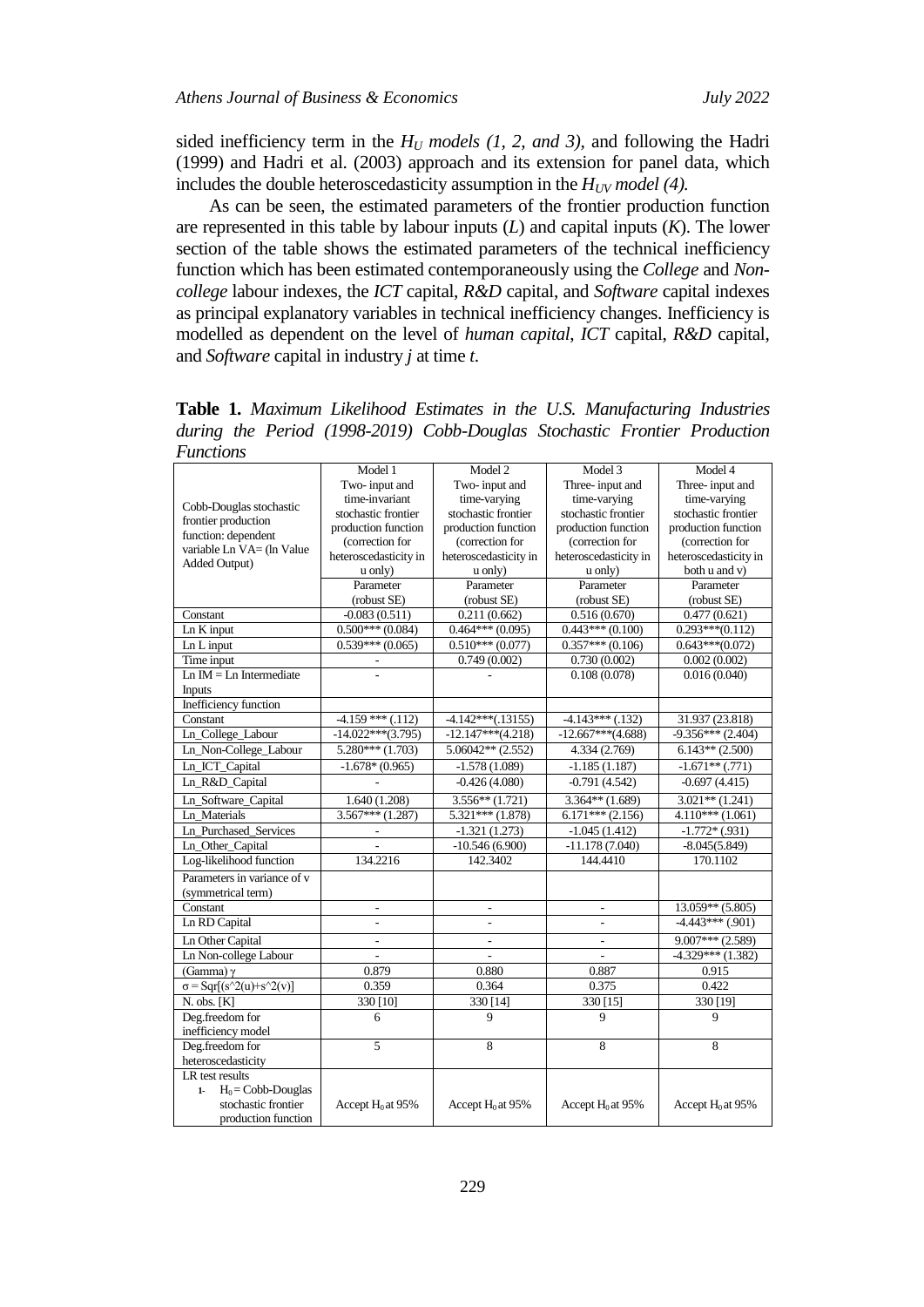| 2- $H_1$ = Translog                                                                                  |  |  |  |  |  |  |
|------------------------------------------------------------------------------------------------------|--|--|--|--|--|--|
| stochastic frontier                                                                                  |  |  |  |  |  |  |
| production function                                                                                  |  |  |  |  |  |  |
| Motor 1. Can Table 1 fou the definitions of variables 2. * Cianificant at 000/ Javal of significance |  |  |  |  |  |  |

Notes; 1- See Table 1 for the definitions of variables. 2 - \* Significant at 90% level of significance. 3 - \*\* significant at 95% level of significance.4- \*\*\* significant at 99% level of significance.

5- Figures in parentheses are robust standard errors.

Regarding the effects of human capital – proxied by *College* and *Non-college*  labour – on technical inefficiency, the maximum likelihood estimates suggest that the increase in the percentage of the hours worked by *college* workers tends to contribute positively to technological efficiency in the U.S. manufacturing industries. On the other hand, it can be noted that the rise in the share of the hours worked by *non-college* persons seems to have negative impact on efficiency in these industries. Human capital is included in the model as efficiency determinant due to the role that it could play indirectly through efficiency by its impact on the absorptive capacity.

 From the reported results of the *generalised likelihood ratio test LR* in Table 2, in *model (1)* it can be concluded that the null hypothesis was accepted at 95% level of confidence with a preference to the *Cobb Douglas* functional form to represent this panel data. According to the latter, it would seem to be possible to distinguish the significant and positive effects of two inputs *labour* (*L*), and *capital* (*K*) on output in the fitted frontier production function. From the literature point of view, this appears to be reasonable and consistent with the conclusions reached in previous studies with similar weights of labour and capital coefficients where the value of output and inputs were deflated by the appropriate price indexes.

The information and communication technology capital *ICT* shares appear to be of significant impact and contributed positively to minifying technical inefficiency in the U.S. manufacturing industries. From an economic perspective, it should be also marked that economies that are largely endowed with a high proportion of skilled labour of the total labour force would bear the high cost of skilled labour because of the wage bills. These economies are more able to find the optimal level of technology to enhance the level of efficiency to their labour and capital by employing more sophisticated technology. Whereas those countries with high percentages of less skilled labour find it easier to deploy less advanced technologies and the level of capital accumulation will be lower. However, the optimal combination of technology and capital is largely determined by the endowment of human capital.

In Table 1 the value of the variance parameter ( $Gamma$ ) (γ) which lies between 0 and 1 is equal to 0.879 in *model (1).* It, therefore, confirms the presence of stochastic technical inefficiency and that it indicates to its relevance to obtaining the adequate representation of the data. The same analysis applies to the *gamma* parameter (γ) in the other *models 2, 3, and 4*.

From this, if  $Gamma = 0$ , then the technical efficient capacity utilisation TECU value is expected to score 1 ( $\sigma_u^2 = 0$ ), meaning that the deviations from the frontier can neither be ascribed to the presence of technical inefficiency nor to capacity underutilisation, and if  $Gamma = 1$ , where the value of  $TECU = 0$ ,  $(\sigma_{\rm v}^2 = 0)$ , it will indicate that deviations from the frontier can be attributed to technical inefficiency and capacity underutilisation (Pascoe et al. 2003). In case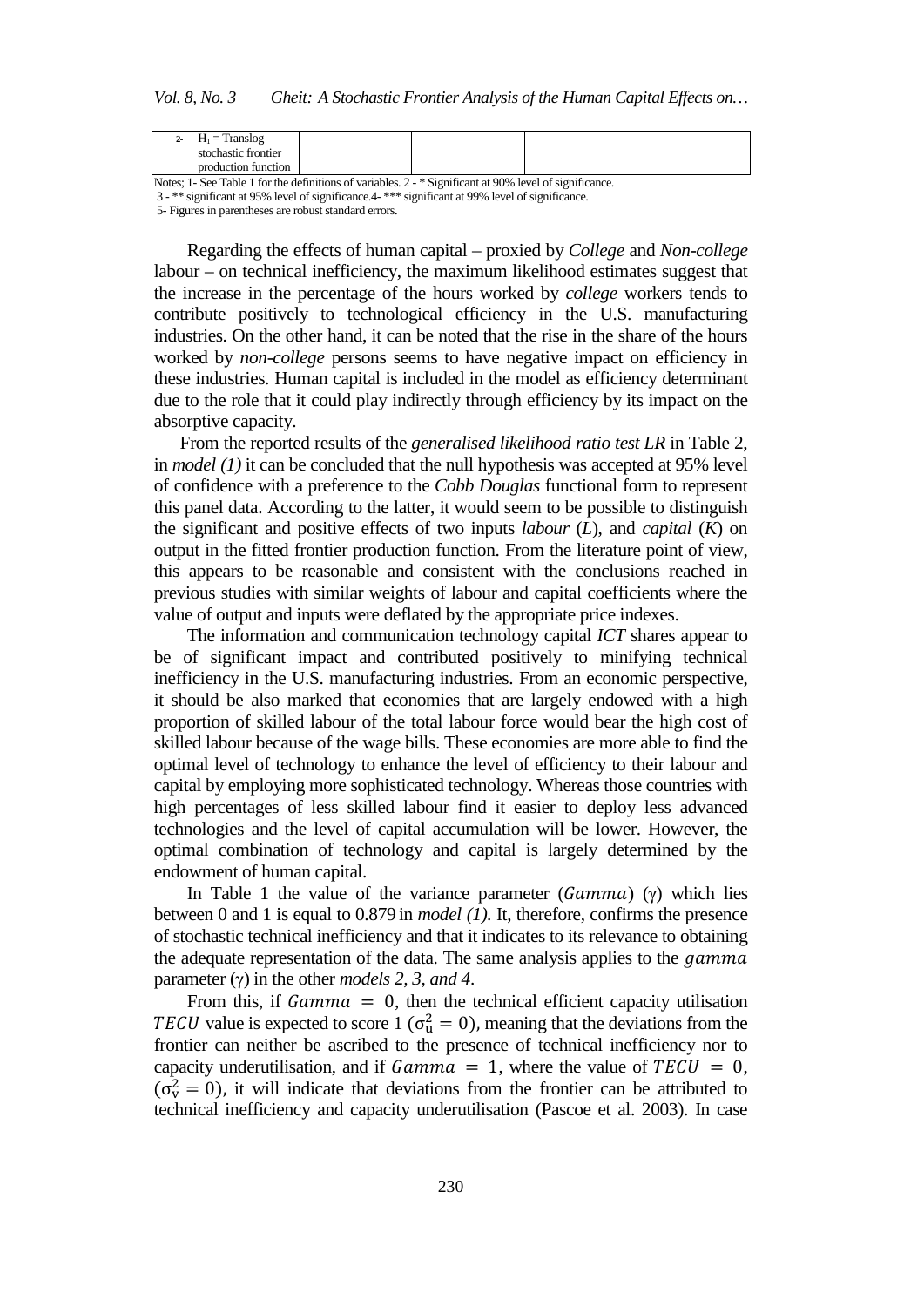$gamma$  is larger than 0 and less than 1, then deviations can be explained by both technical efficient capacity utilisation and the random component (Battese and Corra 1977).

In addition, the production function inefficiency is calculated by the error term using the composite error term of the stochastic frontier model which is defined by  $\gamma = \frac{\sigma_u^2}{(\sigma_u^2 + \sigma_u^2)}$  $\frac{\partial u}{\partial (\sigma_v^2 + \sigma_u^2)}$ . This is where it represents a measure of inefficiency level in the variance parameter which ranges from 0 to 1.

In this case since *Gamma*  $\approx 0.88$  (yielded either from  $\frac{\sigma_u^2}{\sigma^2}$  or  $\gamma = \frac{\sigma_u^2}{(\sigma_v^2 + \sigma_v^2)^2}$  $\frac{a}{(\sigma_v^2 + \sigma_u^2)} =$ .11393  $\frac{(11395)}{(12955)}$  = 0.879). That indicates that the variance of the inefficiency effects is a significant term of the total composite error term variance, and therefore the deviations from the optimal level of output in the U.S manufacturing industries subject to study is due to both the random exogenous factors and inefficiency existence in the production processes. In other words, this implies that the stochastic production frontier is significantly different from the deterministic frontier which does not comprise a random error. The same logic applies to the *gamma* values in *models 2, 3, and 4*, where it equals = 0.880, 0.887, and 0.915 respectively.

| Model 1: Null<br>Hypothesis, $H_0$        | Production<br><b>Function Form</b> | Log Likelihood<br>Function | P                    | Critical Values of<br>the $\chi$ 2<br>Distribution |
|-------------------------------------------|------------------------------------|----------------------------|----------------------|----------------------------------------------------|
| $H_0: \overline{ \beta ij} = 0, i = 1,,6$ |                                    |                            |                      |                                                    |
|                                           | Translog                           | 138.457                    | 99% $\rho = (0.01)$  | $16.8*$                                            |
|                                           |                                    | 134.221                    |                      | $14.5*$                                            |
|                                           | Cobb – Douglas                     |                            | 95% $\rho$ = (0.05)  |                                                    |
|                                           | LR Test                            | 8.472                      | $90\% \rho = (0.1)$  | $10.7*$                                            |
| Model 2: Null                             |                                    |                            |                      |                                                    |
| Hypothesis, $H_0$                         |                                    |                            |                      |                                                    |
| $H_0: \beta ij = 0, i = 1,,8$             |                                    |                            |                      |                                                    |
|                                           | Translog                           | 144.846                    | 99% $\rho$ = (0.01)  | $20.1*$                                            |
|                                           | Cobb - Douglas                     | 142.340                    | 95% $\rho$ = (0.05)  | $15.5*$                                            |
|                                           | LR Test                            | 5.011                      | $90\% \rho = (0.1)$  | $13.4*$                                            |
| Model 3: Null                             |                                    |                            |                      |                                                    |
| Hypothesis, $H_0$                         |                                    |                            |                      |                                                    |
| $H_0: \beta ij = 0, i = 1,,8$             |                                    |                            |                      |                                                    |
|                                           | Translog                           | 148.054                    | 99% $\rho$ = (0.01)  | $20.1*$                                            |
|                                           | Cobb - Douglas                     | 144.441                    | $95\% \rho = (0.05)$ | $15.5*$                                            |
|                                           | LR Test                            | 7.226                      | $90\% \rho = (0.1)$  | $13.4*$                                            |
| Model 4: Null                             |                                    |                            |                      |                                                    |
| Hypothesis, $H_0$                         |                                    |                            |                      |                                                    |
| $H_0$ : $\beta$ ij = 0, i = 1,,8          |                                    |                            |                      |                                                    |
|                                           | Translog                           | 171.418                    | 99% $\rho = (0.01)$  | $20.1*$                                            |
|                                           | Cobb - Douglas                     | 170.110                    | $95\% \rho = (0.05)$ | $15.5*$                                            |
|                                           | LR Test                            | 2.616                      | $90\% \rho = (0.1)$  | $13.4*$                                            |

**Table 2.** *Summary of the Generalised Likelihood-Ratio Tests of the Null Hypothesis*

Bearing in mind that skills are aggregated with a skill-specific share in total labour remunerations. With these suggested particular measures of labour and capital – which can be very often constrained by sources and data to establish such distinction and cover all labour and capital inputs – the different impacts of the technological progress resulting from improved (capital, intermediate inputs, and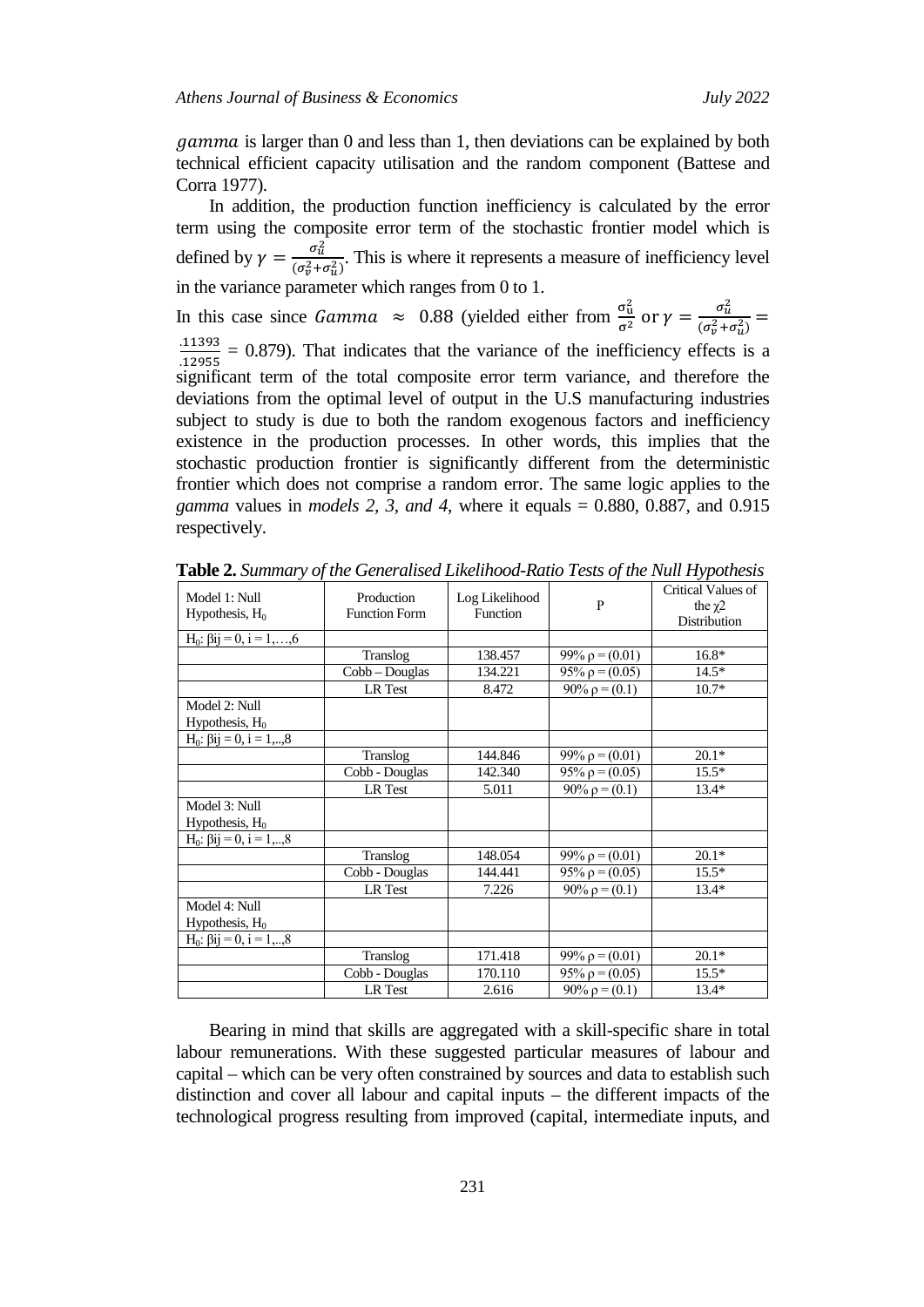labour or human capital) need to be reflected in the varying contributions of each of these inputs.

Moreover, the residual or the disembodied technical change will be captured in *TFP* growth, and that is how *TFP* gathers up the spillover effects on output growth which came about production factors improvements. The key point here is that growth in *TFP* cannot only be attributed to technological progress. To put it another way, there are other determinants including; changes in efficiency, measurement errors, cost adjustments, cyclical effects, economies of scale, that could give rise to *TFP* increment.

Model (2) demonstrates the time-varying version of the Cobb-Douglas stochastic frontier production function presented in model (1). However, in this model the observed years (T) were factored in the model in order to proxy for technological change (the so-called Hicksian neutral) given the period of time over which this set of data was observed is 22 years. The time-varying technical inefficiency is obtained via the same normalisation for each year of the panel in the time-invariant case which ensures that  $\hat{u}_{it} \ge 0$  and that is to say,  $TE_{it}$  $exp(-u_{it})$ . Where  $\hat{u}_{it} = max_i {\hat{\beta}_{it}} - \hat{\beta}_{it}$ . The time trend parameter is found to be of positive yet not significant impact at any level of statistical confidence in the model in which heteroscedasticity was assumed to be present only in  $u_{it}$ . The same analysis applies to the stochastic frontier *model (4)* which includes the double heteroscedasticity assumption following the Hadri (1999) and Hadri et al. (2003) approach and its extension for panel data. This is where the time trend was also found to be statistically insignificant and of positive effects on efficiency. It is also shown in Table 2 that the null hypothesis is accepted via the likelihood ratio test at 95% in this *model (4).*

In *model (3)* intermediate inputs were factored in as a third input in the frontier production function. It can be observed that the value of the capital input coefficient is not hugely different from its value in the two-input model presented in *models (1) and (2)*. Whereas the labour input parameter is lower than in *model (1)* when the extra input of intermediates is integrated in *model (3).* However, the extra production input of intermediates was not found to be of a significant importance in the single-heteroscedasticity  $H_U$  model.

On the other hand, still the time trend (*T*) shows no sign of any statistical significance in both models. However, in *model (4),* the exogenous factors were included as an extra vector of variables to correct for heteroscedasticity in the twosided error term (*random noise*).

The integration of the exogenous variables in the maximum likelihood procedure for the panel data yielded a variation in the values of the parameters estimated in the inefficiency function. See *model (4*). This is where the change in technology indicates positive but rather statistically insignificant impact on the frontier production function in this model.

It can be noticed that the human capital (*college* and *non-college* labour) and *ICT* capital coefficients' weights in the inefficiency functions in *models (1), (2), and (3)* do not change substantially, despite the information technology capital *ICT* parameter does not appear to be statistically significant even when the time trend has been included as an additional variable in the production function in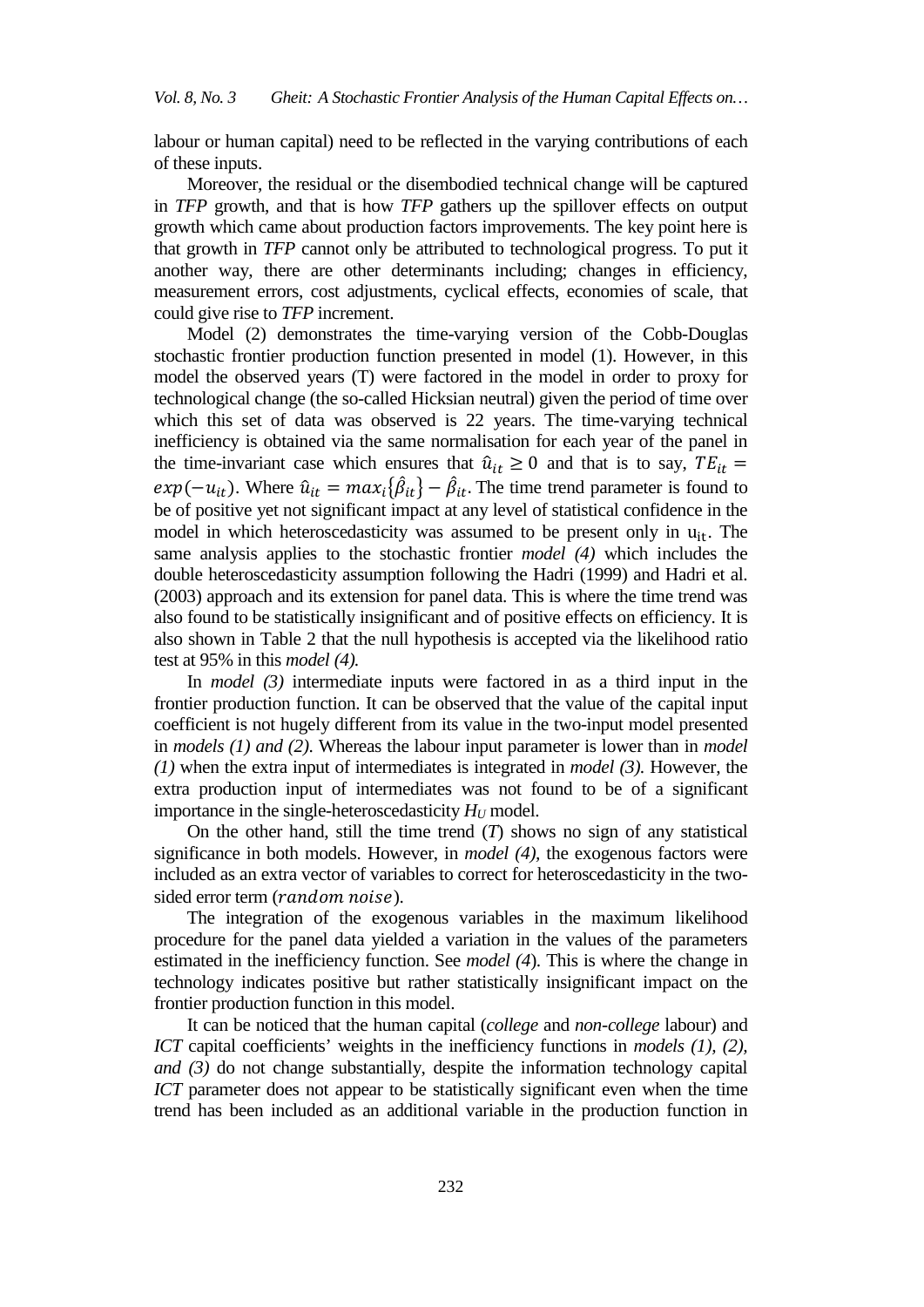*models (2) and (3)*. Nonetheless, in *model (4)* the impact of human capital represented by the *college* labour remains statistically significant and positively associated with higher levels of efficiency. Whereas the *non-college* workers component is still contributing in a negative way to the efficiency.

In terms of the effects of both college and non-college labour inputs on productive efficiency, there seems to be no considerable differences between the two models (the single-heteroscedasticity  $H_U$  model and the double-heteroscedasticity *HUV* model) both presented in *models (3) and (4).* In addition, there seems to be no marked disparity in the weights of the coefficients associated with each factor (college and non-college labour inputs).

In the double-heteroscedasticity three-input *model (4)*, the weights of the parameters of capital, labour differed from their values in *models (1, 2, and 3)*. This might be ascribed to the substitutability between production inputs. This is where introducing more intermediate inputs such as energy and materials, less capital and more labour will be required. That is, the use of extra intermediate inputs might imply a reduction in the capital inputs and increase in labour inputs to generate the same volume of output.

## **Conclusion**

By way of summary, the different efficiency models presented in this paper whether in the presence of heteroscedasticity in the one-sided error term or in the symmetric two-sided error term demonstrated the importance of *College* labour (those workers with tertiary education) in enhancing efficiency and productivity at the industry level in the manufacturing sector in the U.S. economy.

It is also proved that the Information and telecommunication *ICT* capital has played a key role in promoting industry efficiency in the U.S. over the period from 1998 to 2019 thanks to the information revolution and the stream of innovations and new technologies in the mid-1990s and its continuous spillovers over the two decades that followed. Regarding the *Non-college* labour (those workers with high school education), the role of this component of human capital in reducing inefficiency at industry level does not seem to be key in the U.S. In fact, in some models it is found to have had negative contributions to efficiency. As for the *R&D* capital, it showed no significant impact on efficiency when included as an endogenous factor in the  $H_U$  inefficiency *models 1, 2, and 3,* but when included as an exogenous input in the final  $H_{UV}$  model 4, it appeared to have had significant effects on efficiency in the U.S. manufacturing sector over the stated period from 1998 to 2019.

The selected sample in this paper is formed of industries with different levels of technology ranging from low and med low technology industries to high and med high technology industries. These industries will – in one way or another – have inter and intra-industries trade links, which by extension will stimulate innovation and technological diffusion among industries. In addition, intra-industry trade in vertically differentiated goods which are recognised by their variety in quality and prices can reflect some endowments in production factors between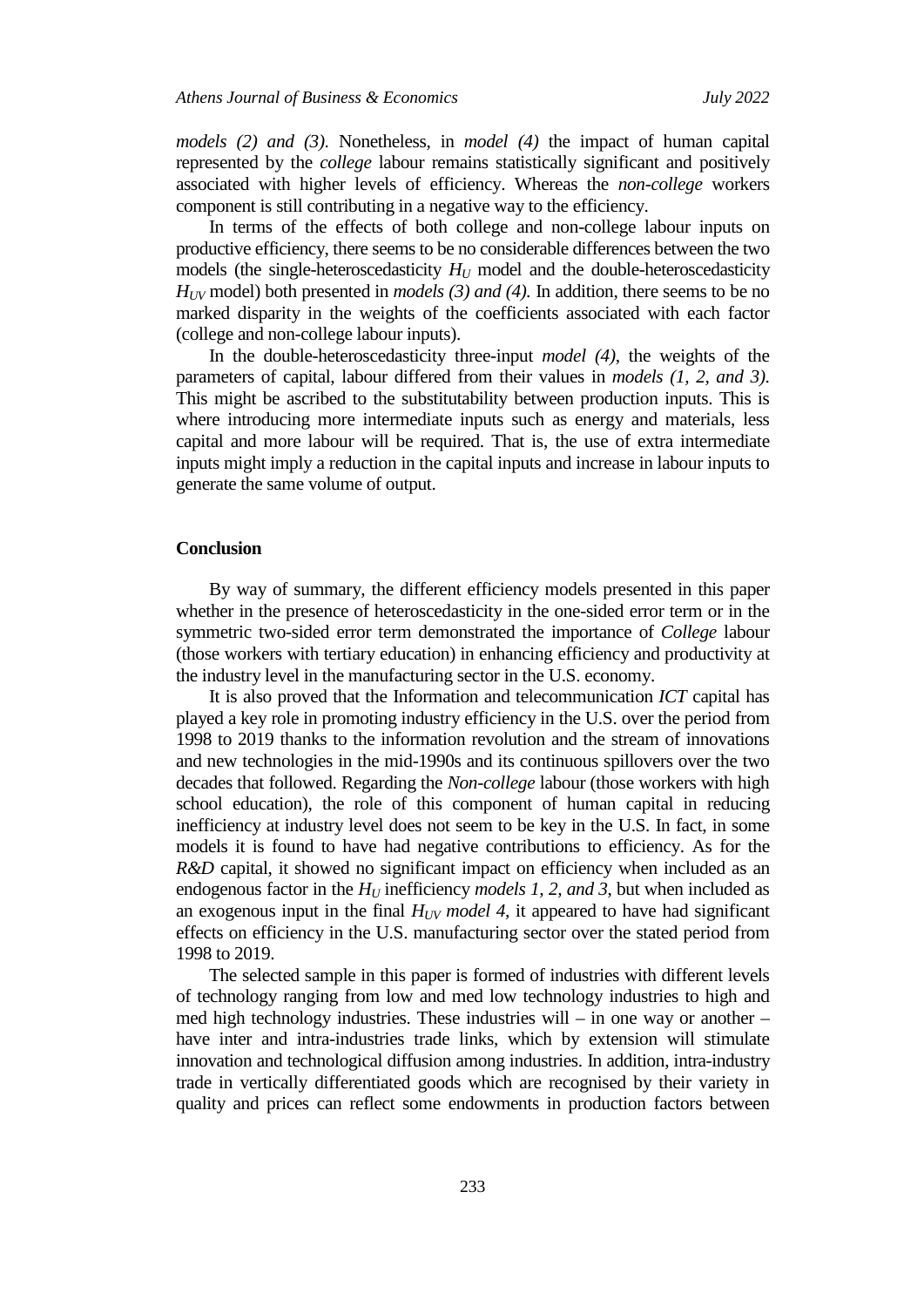industries such as highly skilled labour. Hence, trading in these types of markets can offer some industries the opportunity to specialise and direct their resources and trading in the goods that they have some sort of comparative advantages in their production cost, such as using expensive educated workers for research and development and knowledge creation activities while allocating less skilled labour in less complex production activities.

## **References**

- Adams A (2018) Technology and the labour market: the assessment. *Oxford Review of Economic Policy* 34(3): 349–361.
- Aghion P, Howitt P, García-Peñalosa C (1998) *Endogenous growth theory*. MIT Press.
- Aghion P, Boustan L, Hoxby C, Vandenbussche J. (2009) The causal impact of education on economic growth: Evidence from US. In *Brookings Papers on Economic Activity*. 1(1): 1-73.
- Aigner D, Lovell CAK, Schmidt P (1977) Formulation and estimation of stochastic frontier production function models. *Journal of Econometrics* 6(1): 21–37.
- Ali M, Egbetokun A, Memon MH (2018) Human capital, social capabilities, and economic growth. *Economie*s 6(1): 2.
- Ang JB, Madsen JB, Islam MR. (2011) The effects of human capital composition on technological convergence. *Journal of Macroeconomics* 33(3): 465–476.
- Arazmuradov A, Martini G, Scotti D (2014) Determinants of total factor productivity in former Soviet Union economies: a stochastic frontier approach. *Economic Systems* 38(1): 115–135.
- Armstrong M, Taylor S (2014) *Armstrong's handbook of human resources management practice*. 13th Edition. HF5549.17.A76 2013 658.3–dc23. *British Library & Library of Congress*.
- Arshed N, Rauf R, Bukhari S (2021) Empirical contribution of human capital in entrepreneurship. *Global Business Review* 1(1): 97–107.
- Barro RJ (2013) Education and economic growth. *Annals of Economics and Finance* 14(2): 301–328.
- Barro RJ, Lee J-W (1994) Sources of economic growth. *Carnegie-Rochester Conference Series on Public Policy* 40(0): 1–46.
- Bartel AP, Lichtenberg FR (1987) The comparative advantage of educated workers in implementing new technology. *The Review of Economics and Statistics*. 69(1): 1–11.
- Bassanini A, Scarpetta S (2001) Does human capital matter for growth in OECD countries? Evidence from pooled mean-group estimates. Economic letters. 74(3): 399-405.
- Battese GE, Coelli TJ (1988) Prediction of firm-level technical efficiencies with a generalized frontier production function and panel data. *Journal of Econometrics* 38(3): 387–399.
- Battese GE, Coelli TJ (1995) A model for technical inefficiency effects in a stochastic frontier production function for panel data. *Empirical Economics* 20(2): 325–332.
- Battese GE, Corra GS (1977) Estimation of a production frontier model: with application to the pastoral zone of Eastern Australia. *Australian Journal of Agricultural and Resource Economics* 21(3): 169–179.
- Bils M, Klenow PJ (2000) Does schooling cause growth? *American Economic Review.* 90(5): 1160–1183.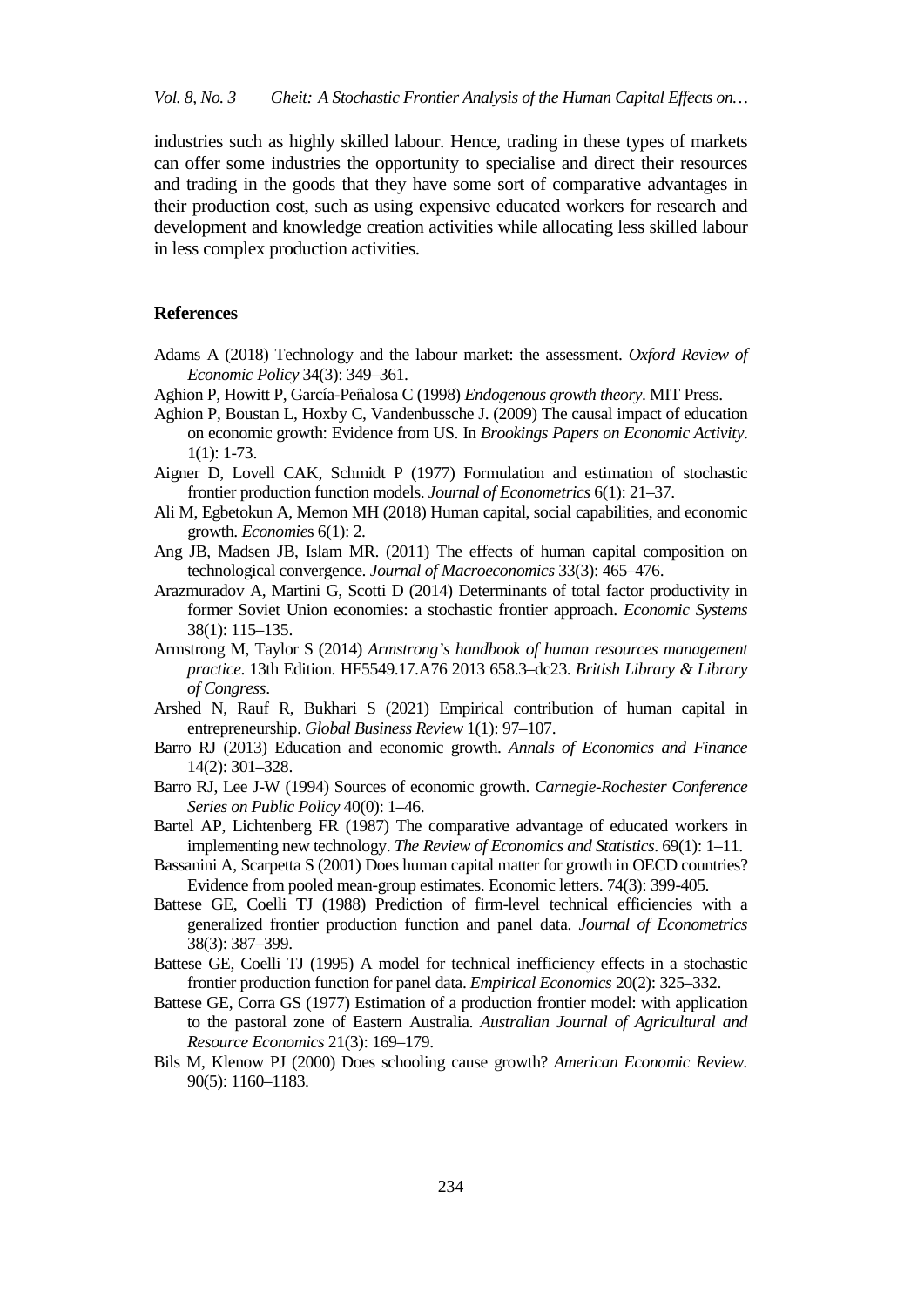- Bresnahan TF, Brynjolfsson E, Hitt LM (1999) *Information technology, workplace organization and the demand for skilled labour: firm-level evidence*. NEBR Working Ppers 7136. National Bureau of Economic Research, Inc.
- Burgess SM (2016) *Human capital and education: the state of the art in the economics of education*. IZA Discussion Paper P No. 9885. Bonn, Germany: Institute for the Study of Labor.
- Caudill SB, Ford JM (1993) Biases in frontier estimation due to heteroscedasticity. *Economics Letters* 41(1): 17–20.
- Caudill SB, Ford JM, Gropper DM (1995) Frontier estimation and firm-specific inefficiency measures in the presence of heteroscedasticity. *Journal of Business & Economic Statistics* 13(1): 105–111.
- Charochkina EY, Vertakova YV, Molokova MA (2020) *14 human capital: efficiency of formation in the process of global transformations of economy*. Part 1. De Gruyter Oldenbourg.
- Coelli TJ, Rao DSP, O'Donnell CJ, Battese GE (2005) *An introduction to efficiency and productivity analysis*. Springer Science & Business Media.
- Cornwell C, Schmidt P, Sickles RC (1990) Production frontiers with cross-sectional and time-series variation in efficiency levels. *Journal of Econometrics* 46(1–2): 185–200.
- Cörvers JGF (1994) *Human capital factors at the firm level*. Research Centre for Education and the Labour Market, Faculty of Economics and Business Administration, University of Limburg.
- Cörvers JGF (1997) The impact of human capital on labour productivity in manufacturing sectors of the European Union. *Applied Economics* 29(8): 975–987.
- Debreu G (1951) The coefficient of resource utilization. *Econometrica: Journal of the Econometric Society.* 19(3): 273–292.
- Di Liberto A (2007) 11. Convergence clubs and the role of education in Spanish regional growth. In J Suriñach, R Moreno, E Vayá (eds.), *Knowledge Externalities, Innovation Clusters and Regional Development*, chapter 11. Edward Elgar Publishing.
- Diaz MA, Sánchez R (2008) Firm size and productivity in Spain: A stochastic frontier analysis. *Small Business Economics* 30(3): 315–323.
- Dimelis SP, Papaioannou SK (2014) Human capital effects on technical inefficiency: a stochastic frontier analysis across industries of the Greek economy. *International Review of Applied Economics.* 28(6): 1–16.
- Englander AS, Gurney A (1994) Medium-term determinants of OECD productivity. *OECD Economic Studies* 22(1): 49–109.
- Faggian A, Modrego F, McCann P (2019) *Human capital and regional development*. *Handbook of regional growth and development theories*. Edward Elgar Publishing.
- Färe R, Grosskopf S, Norris M (1997) Productivity growth, technical progress, and efficiency change in industrialized countries: reply. *The American Economic Review* 87(5): 1040–1044.
- Farrell MJ. (1957) The measurement of productive efficiency. *Journal of the Royal Statistical Society Series A (General)* 120(3): 253–290.
- Fonseca T, de Faria P, Lima F (2019) Human capital and innovation: The importance of the optimal organizational task structure. *Research Policy* 48(3): 616–627.
- Gogan LM (2014) Human capital: the need to be evaluated. *Review of Applied Socio-Economic Research* 7(1): 52–60.
- Greene WH (1990) A gamma-distributed stochastic frontier model. *Journal of Econometrics* 46(1–2):141–163.
- Greene WH (2008) *The econometric approach to efficiency analysis. The measurement of productive efficiency and productivity growth*, 1(1): 92–250.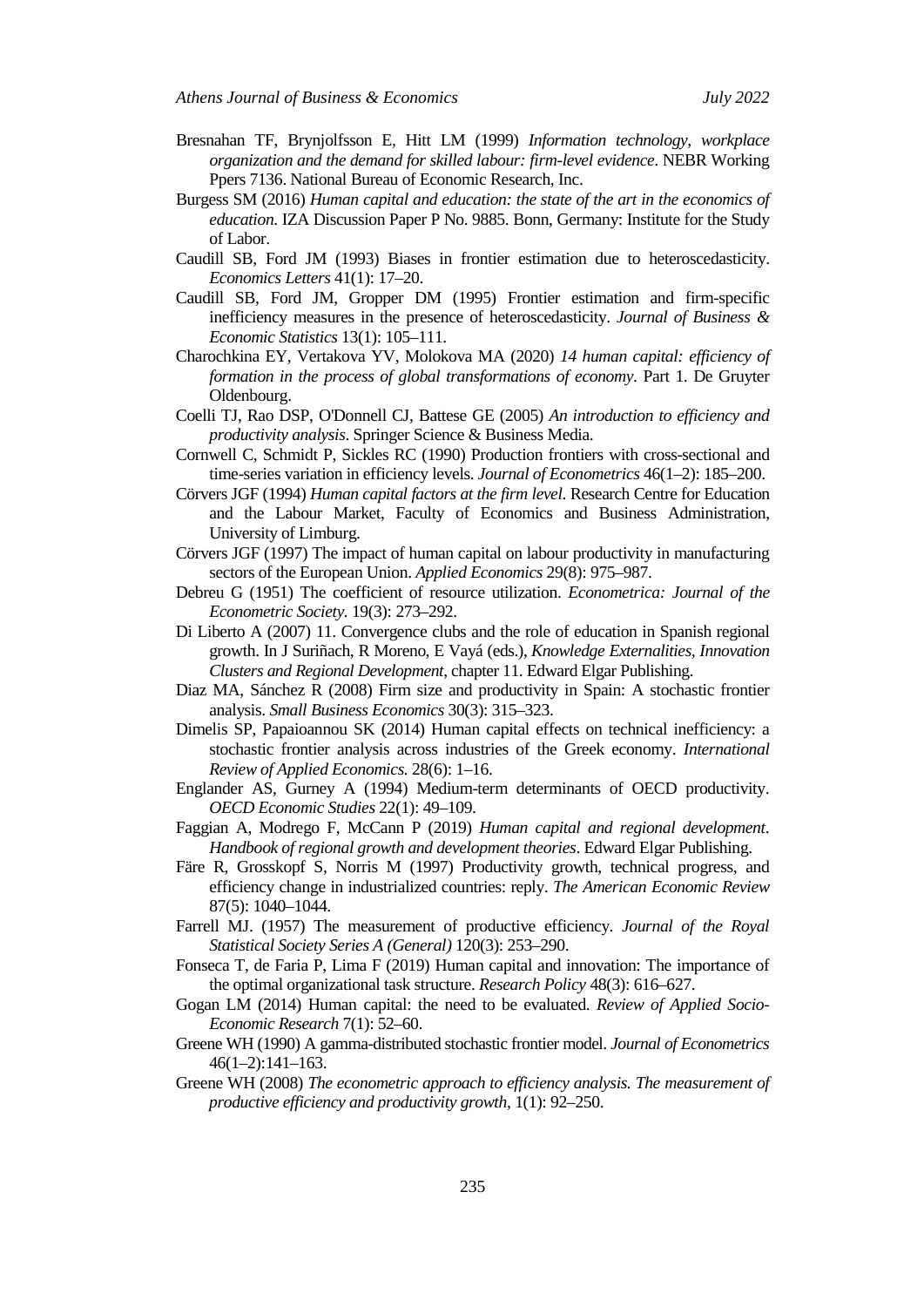- Gregory MN, Romer D, Weil DN (1992) A contribution to the empirics of economic growth. *Quarterly Journal of Economics* 107(2): 407–437.
- Grossman GM, Helpman E (1994) Endogenous innovation in the theory of growth. The *Journal of Economic Perspectives* 8(1): 23–44.
- Hadri K (1999) Estimation of a doubly heteroscedastic stochastic frontier cost function. *Journal of Business & Economic Statistics* 17(3): 359–363.
- Hadri K, Guermat C, Whittaker J (2003) Estimating farm efficiency in the presence of double heteroscedasticity using panel data. *Journal of Applied Economics* 6(2): 255– 268.
- Hansen P, Knowles S (1998) Human capital and returns to scale. *Journal of Economic Studies* 25(2): 118–123.
- Hanushek EA. (2013) Economic growth in developing countries: the role of human capital. *Economics of Education Review* 37(C): 204–212.
- Hanushek EA, Woessmann L (2012) Do better schools lead to more growth? Cognitive skills, economic outcomes, and causation. *Journal of Economic Growth* 17(4): 267– 321.
- Healy T, Côté S (2001) *The well-being of nations: the role of human and social capital*. *Education and skills*. ERIC.
- Huffman WE (2020) Human capital and adoption of innovations: policy implications. *Applied Economic Perspectives and Policy* 42(1): 92–99.
- Jondrow J, Lovell CAK, Materov IS, Schmidt P (1982) On the estimation of technical inefficiency in the stochastic frontier production function model. *Journal of Econometrics* 19(2–3): 233–238.
- Kneller R, Stevens PA (2006) Frontier technology and absorptive capacity: evidence from OECD manufacturing industries. *Oxford Bulletin of Economics and Statistics* 68(1): 1–21.
- Kokkinou A (2009) Stochastic frontier analysis: empirical evidence on greek productivity. In *4th Hellenic Observatory PhD Symposium on Contemporary Greece & Cyprus*. LSE, London. June 11, 2009.
- Koliński A, Śliwczyński B, Golińska-Dawson P (2016) Evaluation model for production process economic efficiency. *LogForum.* 12(2): 129–145.
- Koopmans TC. (1951) *Activity analysis of production and allocation*. New York: Wiley.
- Krueger AB, Lindahl M (2001) Education for growth: why and for whom? *Journal of Economic Literature* 39(4): 1101–1136.
- Kumbhakar SC (1990) Production frontiers, panel data, and time-varying technical inefficiency. *Journal of Econometrics* 46(1–2): 201–211.
- Kumbhakar SC, Tsionas MG (2020) On the estimation of technical and allocative efficiency in a panel stochastic production frontier system model: some new formulations and generalizations. *European Journal of Operational Researc*h 287(2): 762–775.
- Lawanson OI, Evans O (2019) *Human capital, structural change and economic growth developing countries: the case of Nigeria*. University of Lagos Press and Bookshop.
- Lebedinski L, Vandenberghe V (2014) Assessing education's contribution to productivity using firm-level evidence. *International Journal of Manpower* 35(8): 1116–1139.
- Lee YH, Schmidt P (1993) A production frontier model with flexible temporal variation in technical efficiency. In HO Fried, SS Schmidt (eds.), *The Measurement of Productive Efficiency: Techniques and Applications,* 237–255. Oxford U.K.
- Loening JL (2002) *The impact of education on economic growth in Guatemala: a timeseries analysis applying an error-correction methodology*. Discussion Paper 87. Ibero-America Institute for Economic Research, University of Gottingen.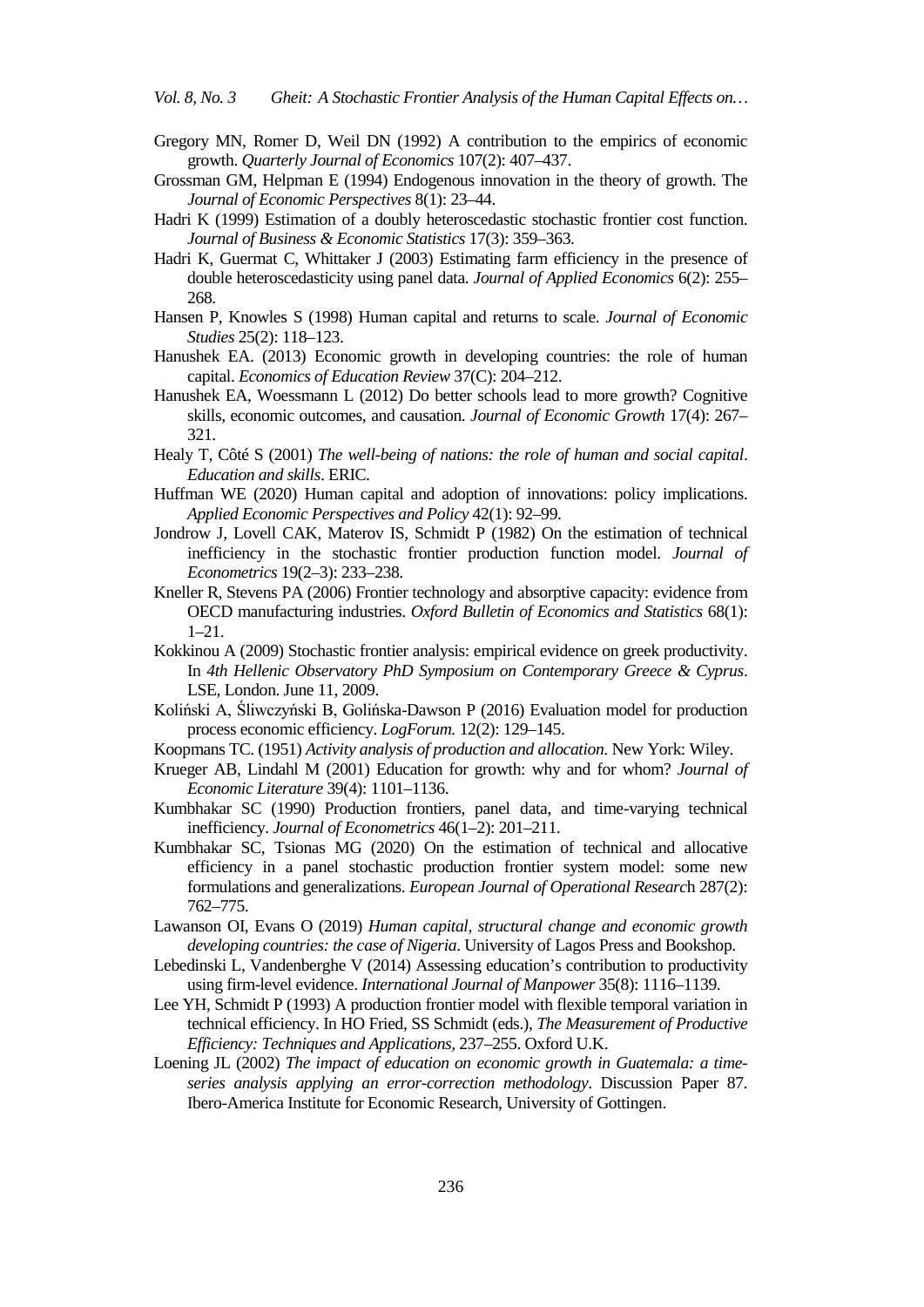- Lovell CAK (1993) Production frontiers and productive efficiency. In HO Fried, SS Schmidt (eds.), *The Measurement of Productive Efficiency: Techniques and Applications*, 3-67. Oxford U.K.
- Lucas RE (1988) On the mechanics of economic development. *Journal of Monetary Economics* 22(1): 3–42.
- Lutz W, Goujon A, Kc S, Stonawski M, Stilianakis N (2018) *Demographic and human capital scenarios for the 21st century: an assessment for 201 countries*. Publications Office of the European Union.
- Mahmood H, Alkahtani NS (2018) Human resource, financial market development and economic growth in Saudi Arabia: A role of human capital. *Economic Annals* XXI 169(1-2): 31–34.
- Mathur VK (1999) Human capital-based strategy for regional economic development. *Economic Development Quarterly* 13(3): 203–216.
- Maudos J, Pastor JM, Serrano L (2000) Convergence in OECD countries: technical change, efficiency and productivity. *Applied Economics* 32(6): 757–765.
- Maudos J, Pastor JM, Serrano L (2003) Human capital in OECD countries: Technical change, efficiency, and productivity. *International Review of Applied Economics* 17(4): 419–435.
- Meeusen W, van Den Broeck J (1977) Efficiency estimation from Cobb-Douglas production functions with composed error. *International Economic Review.* 18(2): 435–444.
- Mellander C, Florida R (2021) The rise of skills: Human capital, the creative class, and regional development. In *Handbook of Regional Science*, 707–719.
- Mičiak M (2019) The efficiency of investment in human capital in IT enterprises. *Transportation Research Procedia* 40(1): 1134–1140.
- Mirza N, Hasnaoui JA, Naqvi B, Rizvi SKA (2020) The impact of human capital efficiency on Latin American mutual funds during COVID-19 outbreak. *Swiss Journal of Economics and Statistics* 156(1): 1–7.
- Nelson RR, Phelps ES (1966) Investment in humans, technological diffusion, and economic growth. *The American Economic Review.* 56(1/2): 69–75.
- Nguyen NB (2010) *Estimation of technical efficiency in stochastic frontier analysis*. Bowling Green State University.
- Ogundari K, Awokuse T (2018) Human capital contribution to economic growth in Sub-Saharan Africa: Does health status matter more than education? *Economic Analysis and Policy* 58(C): 131–140.
- Pascoe S, Ward J, Kirkley JE, Greboval DF (2003) *Measuring and assessing capacity in fisheries*. Food & Agriculture Org.
- Petrakis PE, Stamatakis D (2002) Growth and educational levels: a comparative analysis. *Economics of Education Review* 21(5): 513–521.
- Pritchett L (2001) Where has all the education gone? *The World Bank Economic Review* 15(3): 367–391.
- Pulyaeva VN, Gibadullin AA, Usmanova TJ, Ivanova IA (2020) *Formation of modern requirements for the development of human capital in the context of increasing the efficiency of the industrial potential*. IOP Publishing.
- Romer PM (1990) Endogenous technological change. *Journal of Political Economy* 98(5): S71–S102.
- Schreyer P (2001) The OECD productivity manual: a guide to the measurement of industry-level and aggregate productivity. *International Productivity Monitor* 2(Spring): 37–51.